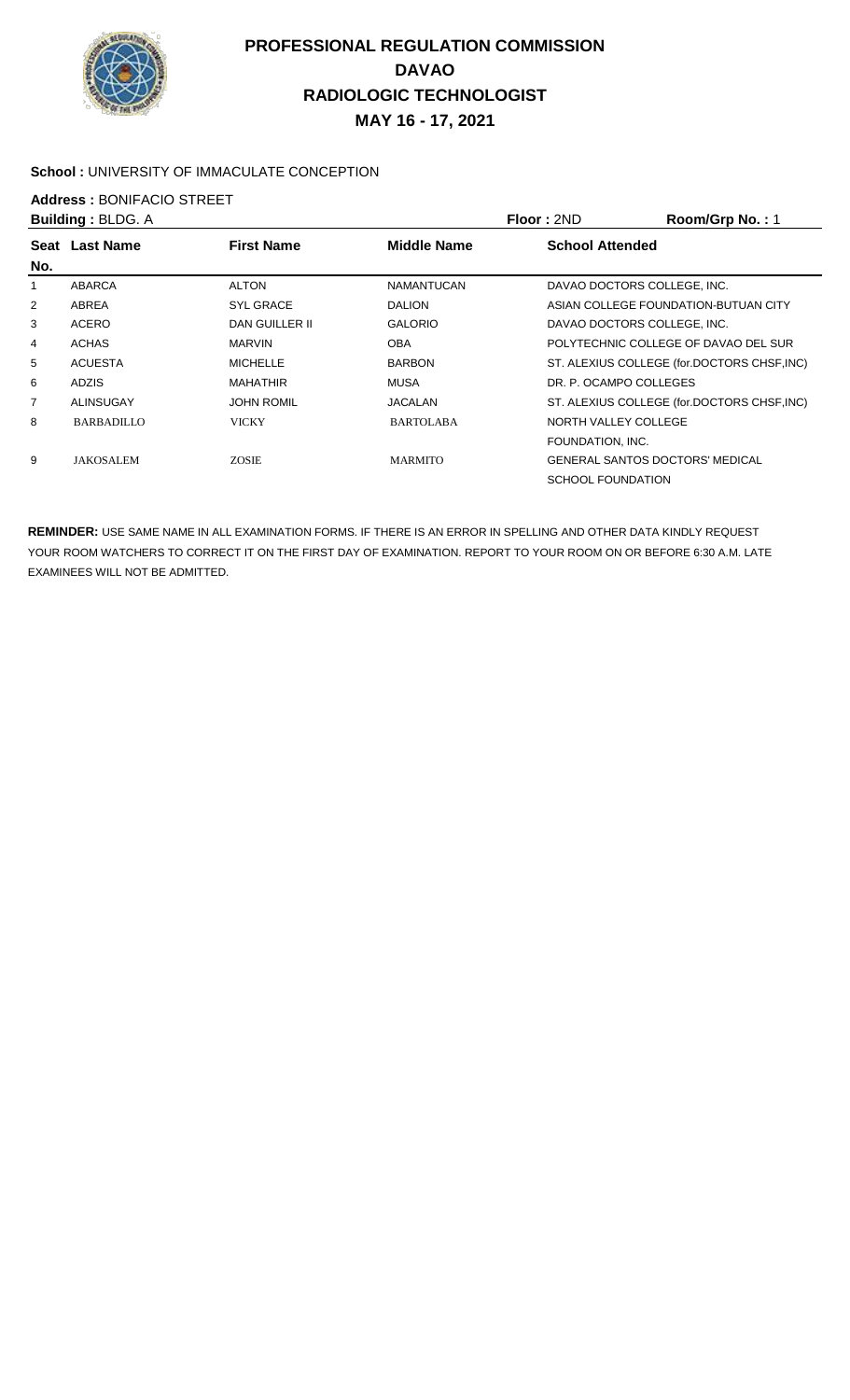

#### School : UNIVERSITY OF IMMACULATE CONCEPTION

## **Address : BONIFACIO STREET**<br>**Building : BLDG A**

|      | <b>Building: BLDG. A</b> |                      |                    | Floor: 2ND             | Room/Grp No.: 2                                                          |
|------|--------------------------|----------------------|--------------------|------------------------|--------------------------------------------------------------------------|
| Seat | <b>Last Name</b>         | <b>First Name</b>    | <b>Middle Name</b> | <b>School Attended</b> |                                                                          |
| No.  |                          |                      |                    |                        |                                                                          |
|      | ALMENDRAL                | <b>NEIL</b>          | <b>FUENTES</b>     |                        | ST. ALEXIUS COLLEGE (for.DOCTORS CHSF, INC)                              |
| 2    | <b>ALTUBAR</b>           | RAISHA               | <b>LIMOSNERO</b>   |                        | ADVENTIST MEDICAL CENTER COLL. FOR<br>MINDANAO SANI. & HOSP. COLL. INC.) |
| 3    | <b>AMANON</b>            | <b>FAUSSIA DIANE</b> | CODILLA            |                        | MINDANAO MEDICAL FOUNDATION COLLEGE                                      |
| 4    | AMPARADO                 | JEREMIAH             | LAUDATO            | KIDAPAWAN              | KIDAPAWAN DOCTORS COLLEGE. INC-                                          |
| 5    | <b>ANDO</b>              | STRACEY JONN         | <b>MAHUMOT</b>     |                        | DAVAO DOCTORS COLLEGE. INC.                                              |
| 6    | APEROCHO                 | <b>BENJAMIN III</b>  | VILLAJARDO         |                        | DAVAO DOCTORS COLLEGE. INC.                                              |
| 7    | <b>ARANETA</b>           | <b>MICCAH EIRENE</b> | CORDERO            |                        | DAVAO DOCTORS COLLEGE, INC.                                              |
| 8    | ARRAZ                    | <b>JULES WILLIAM</b> | LEGUIS             |                        | ILIGAN MEDICAL CENTER COLLEGE. INC.                                      |
| 9    | <b>ASILO</b>             | <b>JUSTINE REECE</b> | <b>RAYMUNDO</b>    | <b>FOUNDATION</b>      | <b>GENERAL SANTOS DOCTORS' MEDICAL SCHOOL</b>                            |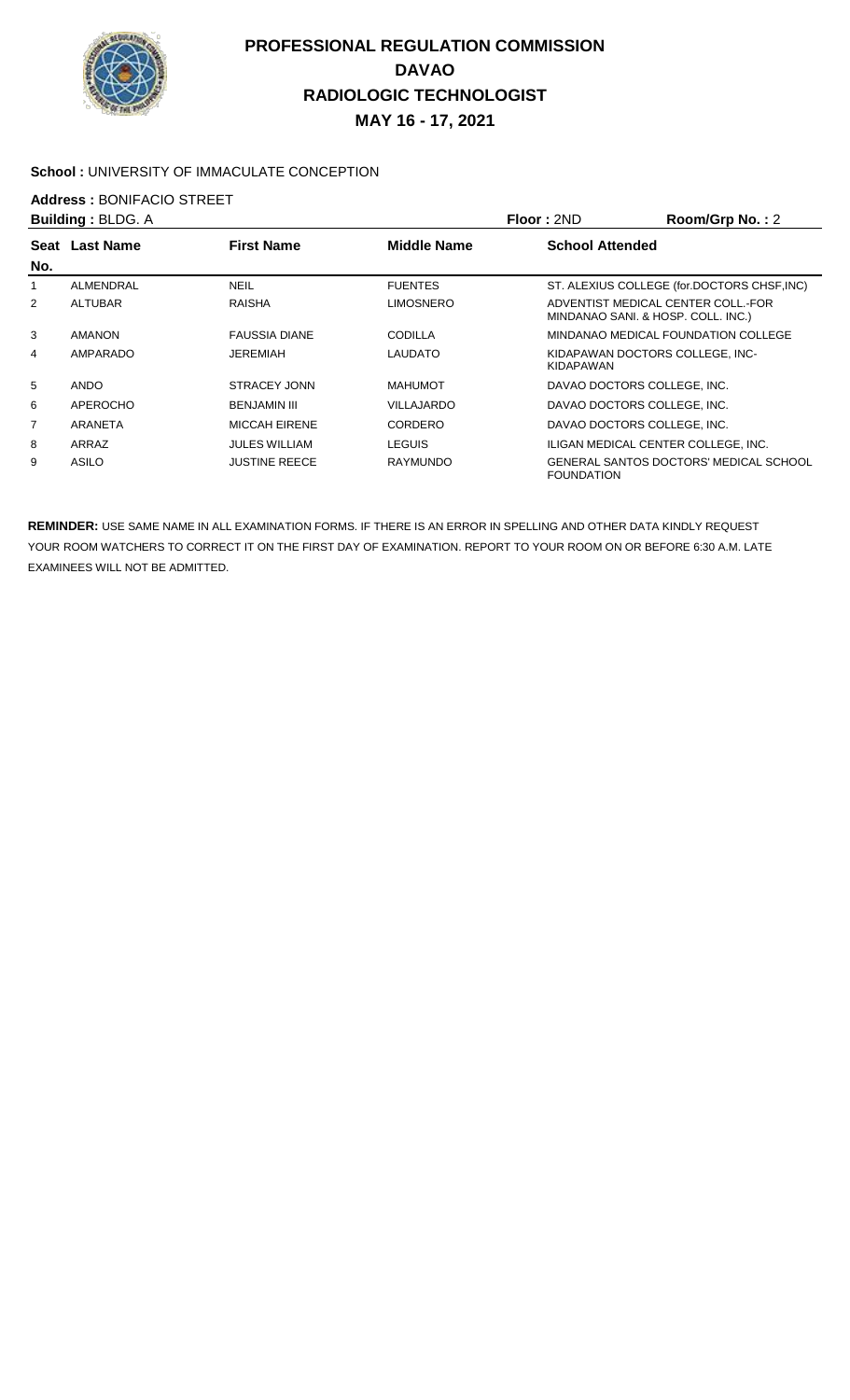

#### School : UNIVERSITY OF IMMACULATE CONCEPTION

# **Address : BONIFACIO STREET**<br>**Building : BLDG A**

| <b>Building: BLDG. A</b> |                   | Floor: 2ND            | Room/Grp No.: 3    |                        |                                               |
|--------------------------|-------------------|-----------------------|--------------------|------------------------|-----------------------------------------------|
|                          | Seat Last Name    | <b>First Name</b>     | <b>Middle Name</b> | <b>School Attended</b> |                                               |
| No.                      |                   |                       |                    |                        |                                               |
|                          | AWIL              | <b>BAINORHASSA</b>    | <b>SUCCOR</b>      |                        | DAVAO DOCTORS COLLEGE. INC.                   |
| 2                        | <b>BACULIO</b>    | <b>IRVIN CARL</b>     | <b>LUBATON</b>     | <b>FOUNDATION</b>      | GENERAL SANTOS DOCTORS' MEDICAL SCHOOL        |
| 3                        | <b>BADAR</b>      | <b>JOHAIRAH</b>       | <b>SARIP</b>       | HOSP.& COLL.)          | MEDINA COLLEGE-PAGADIAN (for.ST.JOHN GEN.     |
| 4                        | <b>BALIDIO</b>    | <b>EMMA JOY</b>       |                    |                        | POLYTECHNIC COLLEGE OF DAVAO DEL SUR          |
| 5                        | <b>BALONGA</b>    | <b>RONALYN</b>        | LANTICSE           |                        | DAVAO DOCTORS COLLEGE, INC.                   |
| 6                        | <b>BANAAG</b>     | <b>IVY GRACE</b>      | <b>CABUGWAS</b>    |                        | DAVAO DOCTORS COLLEGE, INC.                   |
| 7                        | <b>BANTUGAN</b>   | <b>XENA KRYSTELLE</b> | <b>AGUILAR</b>     |                        | DAVAO DOCTORS COLLEGE. INC.                   |
| 8                        | <b>BARAO</b>      | LIEZEL                | LIM                | <b>FOUNDATION</b>      | <b>GENERAL SANTOS DOCTORS' MEDICAL SCHOOL</b> |
| 9                        | <b>BARRIENTOS</b> | JOEL                  | <b>BILOLO</b>      |                        | ST. ALEXIUS COLLEGE (for.DOCTORS CHSF, INC)   |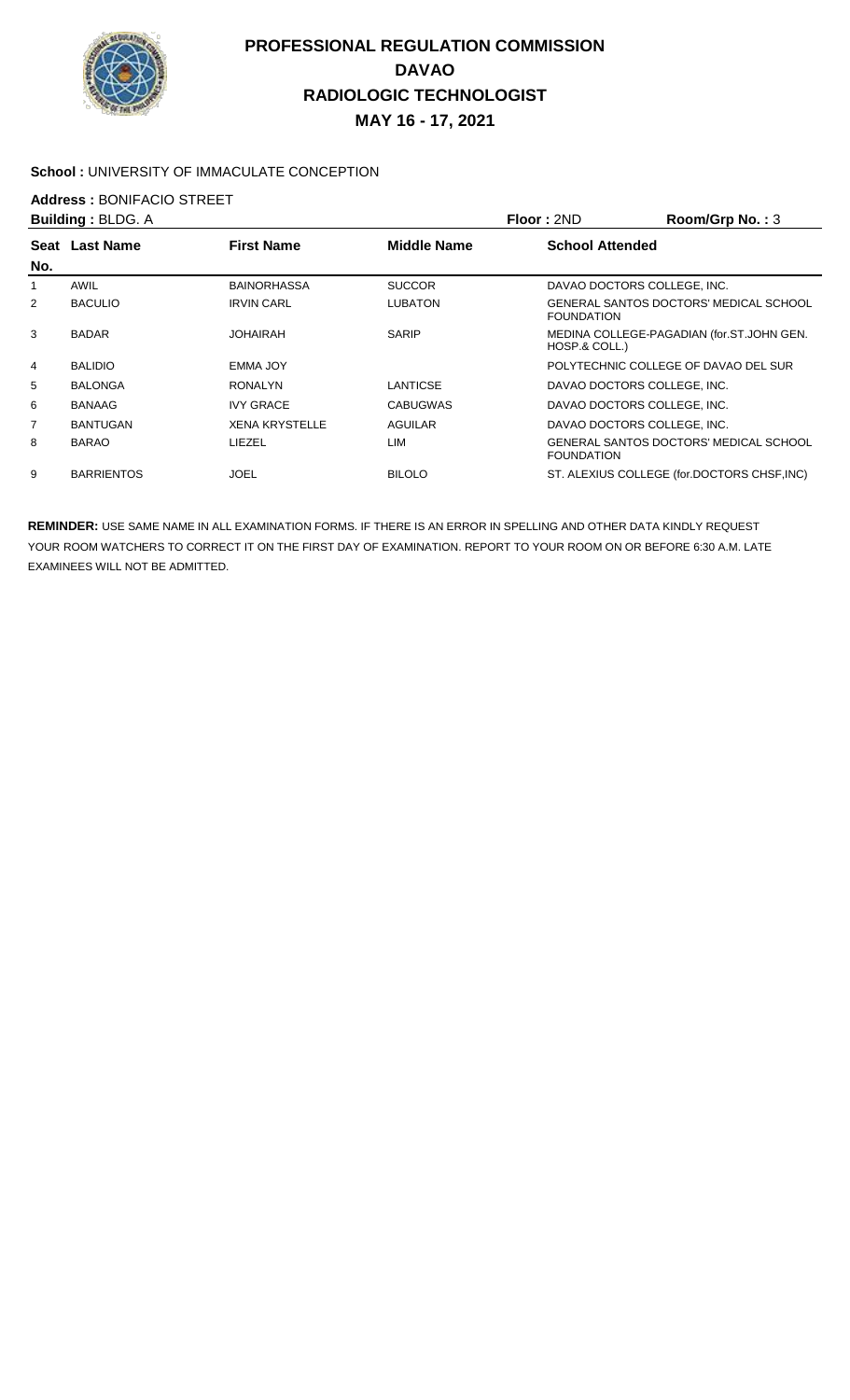

#### School : UNIVERSITY OF IMMACULATE CONCEPTION

# **Address : BONIFACIO STREET**<br>**Building : BLDG A**

| <b>Building: BLDG. A</b> |                  |                       |                    | Floor: 2ND                                   | Room/Grp No.: 4                             |
|--------------------------|------------------|-----------------------|--------------------|----------------------------------------------|---------------------------------------------|
| Seat                     | <b>Last Name</b> | <b>First Name</b>     | <b>Middle Name</b> | <b>School Attended</b>                       |                                             |
| No.                      |                  |                       |                    |                                              |                                             |
|                          | <b>BARRIETA</b>  | DANICA ROSE           | PAÑARA             |                                              | ST. ALEXIUS COLLEGE (for.DOCTORS CHSF, INC) |
| $\overline{2}$           | <b>BASA</b>      | RHEA ZWIT             | <b>FERNANDEZ</b>   | TAGUM DOCTORS COLLEGE. INC.                  |                                             |
| 3                        | <b>BIZAR</b>     | <b>CAROL KENT</b>     | <b>FLORES</b>      | TAGUM DOCTORS COLLEGE. INC.                  |                                             |
| 4                        | <b>BLAH</b>      | HALIMAH               | <b>DIOCOLANO</b>   | DR. P. OCAMPO COLLEGES                       |                                             |
| 5                        | <b>BLANCIA</b>   | <b>KAREN HOPE</b>     | <b>MATINONG</b>    |                                              | NORTH VALLEY COLLEGE FOUNDATION. INC.       |
| 6                        | <b>BULAWIN</b>   | CHERRY ANNE           | <b>CABRERA</b>     | KIDAPAWAN DOCTORS COLLEGE. INC-<br>KIDAPAWAN |                                             |
| 7                        | <b>BUQUE</b>     | <b>HOPE SHARMAINE</b> | <b>OLAIVAR</b>     | TAGUM DOCTORS COLLEGE, INC.                  |                                             |
| 8                        | <b>BUSGANO</b>   | <b>MITZI FAITH</b>    | <b>LICAYAN</b>     |                                              | MINDANAO MEDICAL FOUNDATION COLLEGE         |
| 9                        | <b>CABALLES</b>  | ALLANA MARIE          | <b>SORIA</b>       | DAVAO DOCTORS COLLEGE, INC.                  |                                             |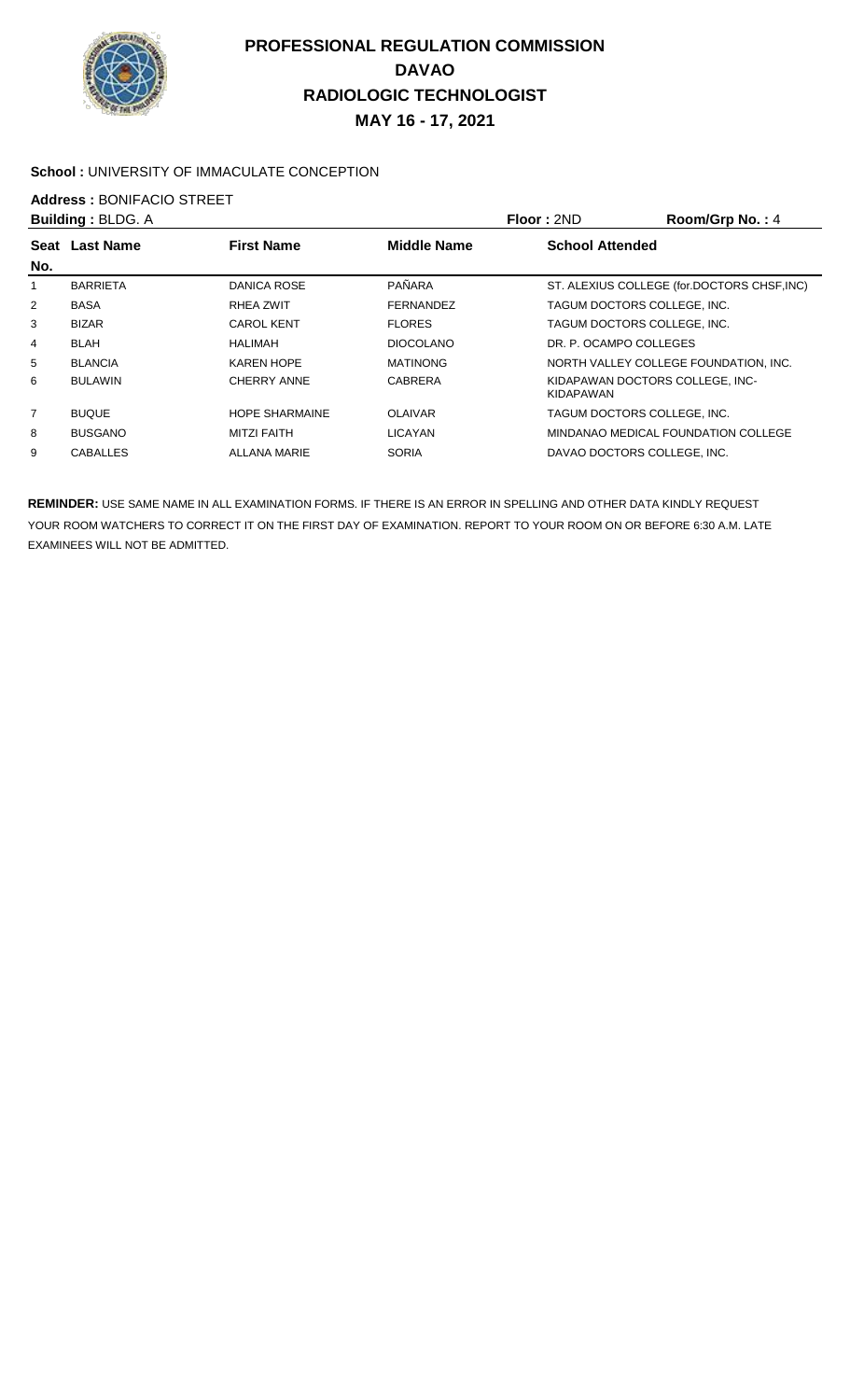

#### **School :** UNIVERSITY OF IMMACULATE CONCEPTION

# **Address : BONIFACIO STREET**<br>**Building : BLDG A**

| <b>Building: BLDG. A</b> |                    | <b>Floor: 2ND</b>  | Room/Grp No.: 5    |                        |                                                                          |
|--------------------------|--------------------|--------------------|--------------------|------------------------|--------------------------------------------------------------------------|
| Seat<br>No.              | <b>Last Name</b>   | <b>First Name</b>  | <b>Middle Name</b> | <b>School Attended</b> |                                                                          |
|                          | <b>CABRESTANTE</b> | <b>JENELYN</b>     | <b>ESPANOLA</b>    |                        | NORTH VALLEY COLLEGE FOUNDATION, INC.                                    |
| $\overline{2}$           | <b>CABRILLOS</b>   | <b>SHARI</b>       | <b>OLPOC</b>       |                        | DAVAO DOCTORS COLLEGE, INC.                                              |
| 3                        | <b>CAIBIGAN</b>    | SHEENA ANGELO      | SON                | SCH. OF NRSNG.)        | BUTUAN DOCTORS COLLEGE (BUTUAN DR. HSP.                                  |
| 4                        | CAMAD              | <b>JOMAIRA</b>     | CANACAN            | HOSP.& COLL.)          | MEDINA COLLEGE-PAGADIAN (for.ST.JOHN GEN.                                |
| 5                        | <b>CAMPOS</b>      | MICHAEL ADAMS      | VALENZUELA         |                        | DAVAO DOCTORS COLLEGE, INC.                                              |
| 6                        | <b>CANDADO</b>     | <b>PAUL CHYREL</b> | <b>MAUJON</b>      |                        | ADVENTIST MEDICAL CENTER COLL. FOR<br>MINDANAO SANI. & HOSP. COLL. INC.) |
| $\overline{7}$           | CAPALAN            | <b>RANIA</b>       | <b>CARIGA</b>      | <b>KIDAPAWAN</b>       | KIDAPAWAN DOCTORS COLLEGE, INC-                                          |
| 8                        | <b>CAPUYAN</b>     | <b>RHOSHIEL</b>    | YSULAT             |                        | POLYTECHNIC COLLEGE OF DAVAO DEL SUR                                     |
| 9                        | CARIL              | <b>NADZLA</b>      | <b>SALIK</b>       |                        | UNIVERSIDAD DE ZAMBOANGA (for.ZAEC)                                      |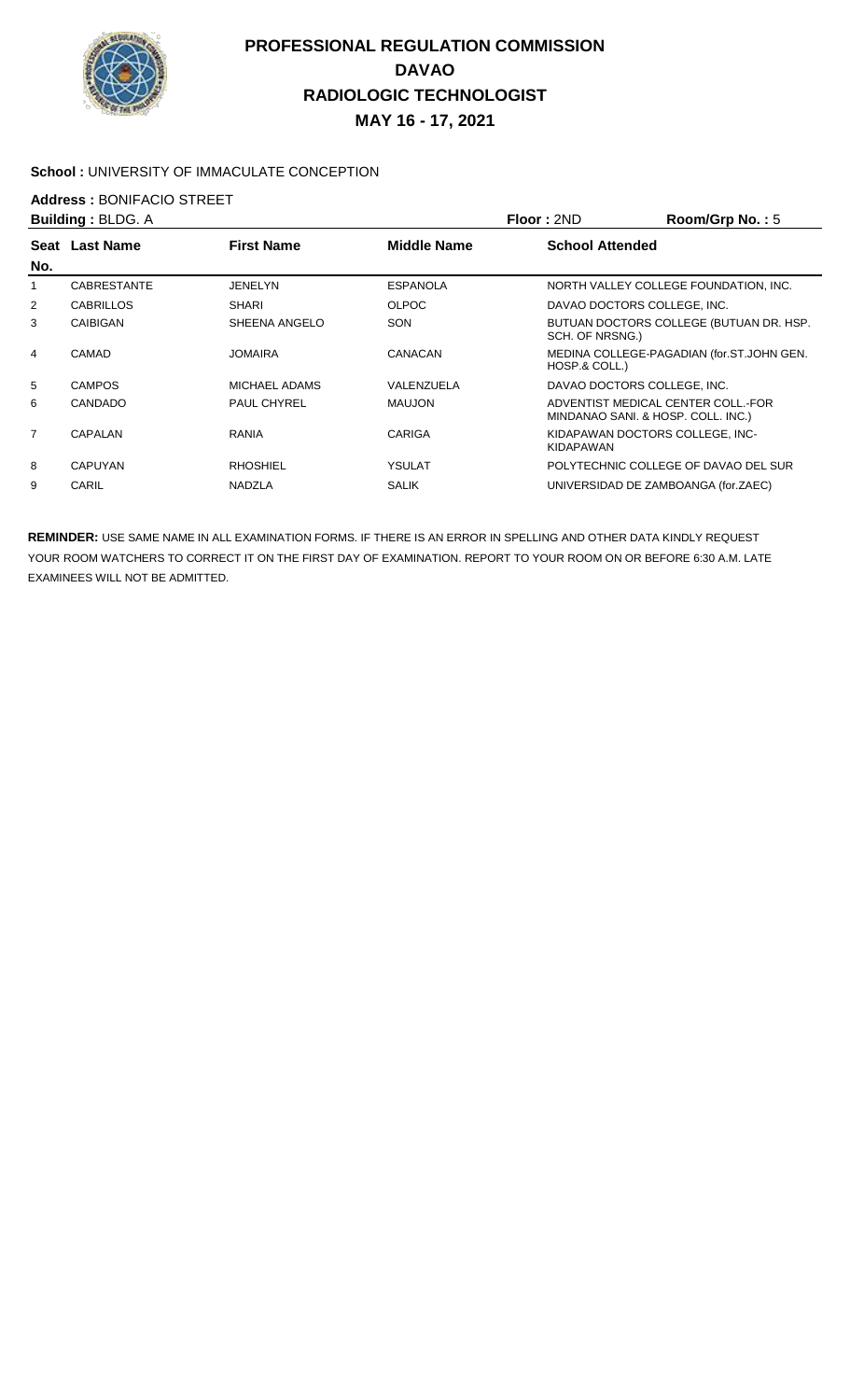

#### School : UNIVERSITY OF IMMACULATE CONCEPTION

## **Address : BONIFACIO STREET**<br>**Building : BLDG A**

| <b>Building: BLDG. A</b> |                       | Floor: 2ND         | Room/Grp No.: $6$      |                                             |
|--------------------------|-----------------------|--------------------|------------------------|---------------------------------------------|
| <b>Last Name</b>         | <b>First Name</b>     | <b>Middle Name</b> | <b>School Attended</b> |                                             |
|                          |                       |                    |                        |                                             |
| CASANGOAN                | <b>NASRUDIN</b>       | <b>DILANGALEN</b>  | DR. P. OCAMPO COLLEGES |                                             |
| CATANGCATANG             | ANGEL                 | <b>PALOMA</b>      | <b>FOUNDATION</b>      | GENERAL SANTOS DOCTORS' MEDICAL SCHOOL      |
| CAVILIZA                 | <b>SHANNYLLE ROSE</b> | <b>MILLONES</b>    |                        | ST. ALEXIUS COLLEGE (for.DOCTORS CHSF, INC) |
| <b>CAYETA</b>            | <b>LADY DAWN</b>      | LAPITAN            |                        | POLYTECHNIC COLLEGE OF DAVAO DEL SUR        |
| CHAN                     | LORRAINE              | <b>SALVADOR</b>    |                        | DAVAO DOCTORS COLLEGE. INC.                 |
| <b>CODILLA</b>           | <b>KELVIN</b>         | <b>NATIONALES</b>  | KIDAPAWAN              | KIDAPAWAN DOCTORS COLLEGE. INC-             |
| CORDERO                  | VANESSA               | <b>LACORTE</b>     |                        | ST. ALEXIUS COLLEGE (for.DOCTORS CHSF, INC) |
| <b>CORTES</b>            | <b>KEVIN ANDREW</b>   | CABILI             |                        | ILIGAN MEDICAL CENTER COLLEGE, INC.         |
| <b>CORTUNA</b>           | <b>IRIS</b>           | DELA VEGA          |                        | NORTH VALLEY COLLEGE FOUNDATION, INC.       |
|                          | Seat                  |                    |                        |                                             |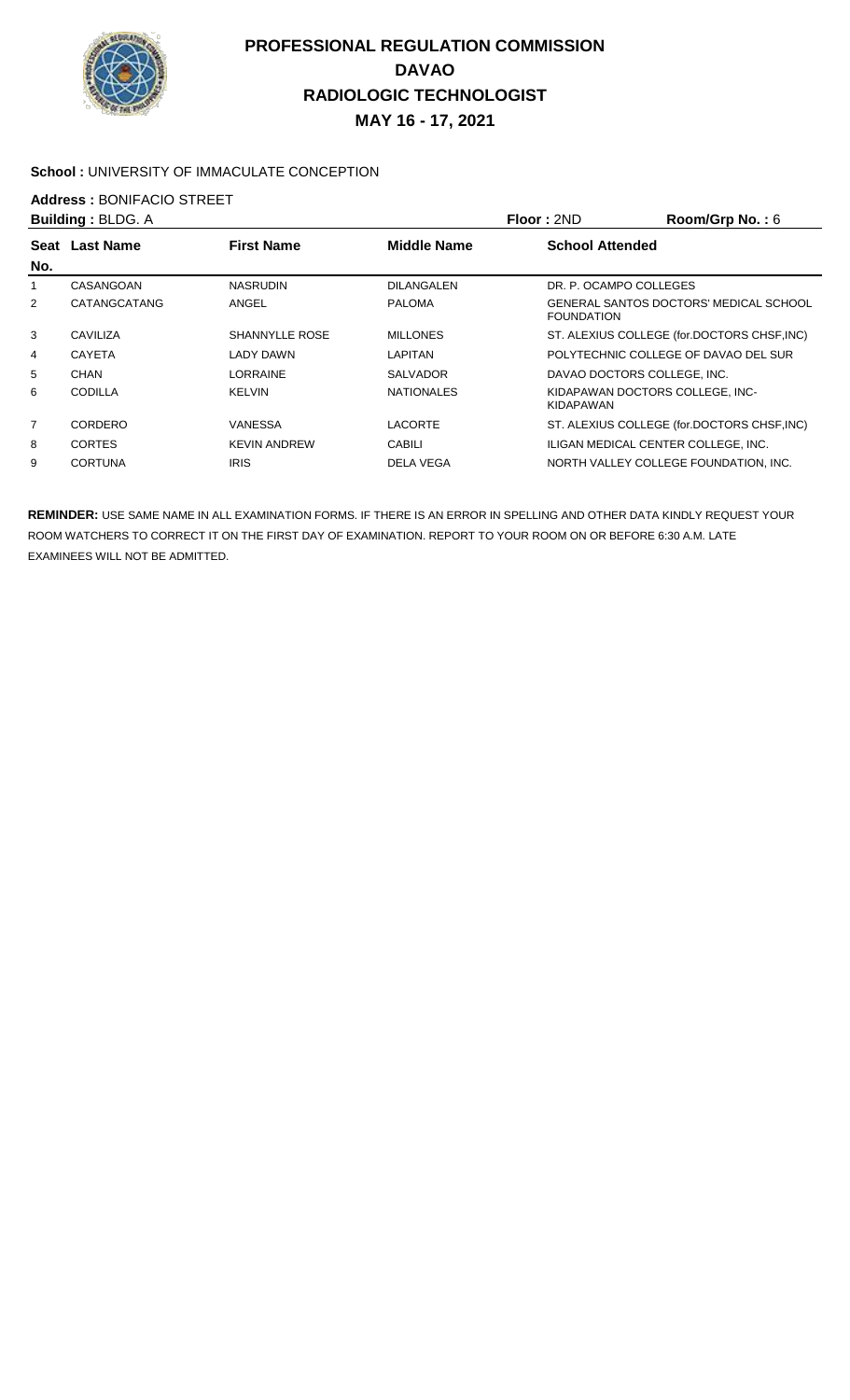

#### School : UNIVERSITY OF IMMACULATE CONCEPTION

## **Address : BONIFACIO STREET**<br>**Building : BLDG A**

| <b>Building: BLDG. A</b> |                   | <b>Floor: 3RD</b>   | Room/Grp No.: 7    |                        |                                                                          |
|--------------------------|-------------------|---------------------|--------------------|------------------------|--------------------------------------------------------------------------|
| Seat                     | <b>Last Name</b>  | <b>First Name</b>   | <b>Middle Name</b> | <b>School Attended</b> |                                                                          |
| No.                      |                   |                     |                    |                        |                                                                          |
|                          | <b>CUEVAS</b>     | <b>MARY GLYDEL</b>  | <b>AZUR</b>        |                        | POLYTECHNIC COLLEGE OF DAVAO DEL SUR                                     |
| 2                        | <b>DANGGA</b>     | ABIGAIL JEAN        | <b>SACMAR</b>      |                        | ADVENTIST MEDICAL CENTER COLL. FOR<br>MINDANAO SANI. & HOSP. COLL. INC.) |
| 3                        | <b>DANIEL</b>     | <b>KAREN CLAIRE</b> | <b>MAGPULONG</b>   |                        | NORTH VALLEY COLLEGE FOUNDATION, INC.                                    |
| 4                        | <b>DAYAO</b>      | LEANDRO JR          | <b>ONIN</b>        |                        | DAVAO DOCTORS COLLEGE. INC.                                              |
| 5                        | <b>DELA CERNA</b> | <b>EARL DAWN</b>    | <b>DAGOLSAPO</b>   |                        | POLYTECHNIC COLLEGE OF DAVAO DEL SUR                                     |
| 6                        | DELA CERNA        | JY-R                | <b>CHAVEZ</b>      |                        | NORTH VALLEY COLLEGE FOUNDATION, INC.                                    |
| $\overline{7}$           | DELA PEÑA         | <b>MARK LEVIN</b>   | ABEJERO            |                        | ST. ALEXIUS COLLEGE (for.DOCTORS CHSF, INC)                              |
| 8                        | <b>DEMERAY</b>    | <b>CHESKA</b>       | LLAGUNO            |                        | DAVAO DOCTORS COLLEGE, INC.                                              |
| 9                        | <b>DETUYA</b>     | KEM JOSHUA          | <b>ALCONTIN</b>    |                        | NORTH VALLEY COLLEGE FOUNDATION, INC.                                    |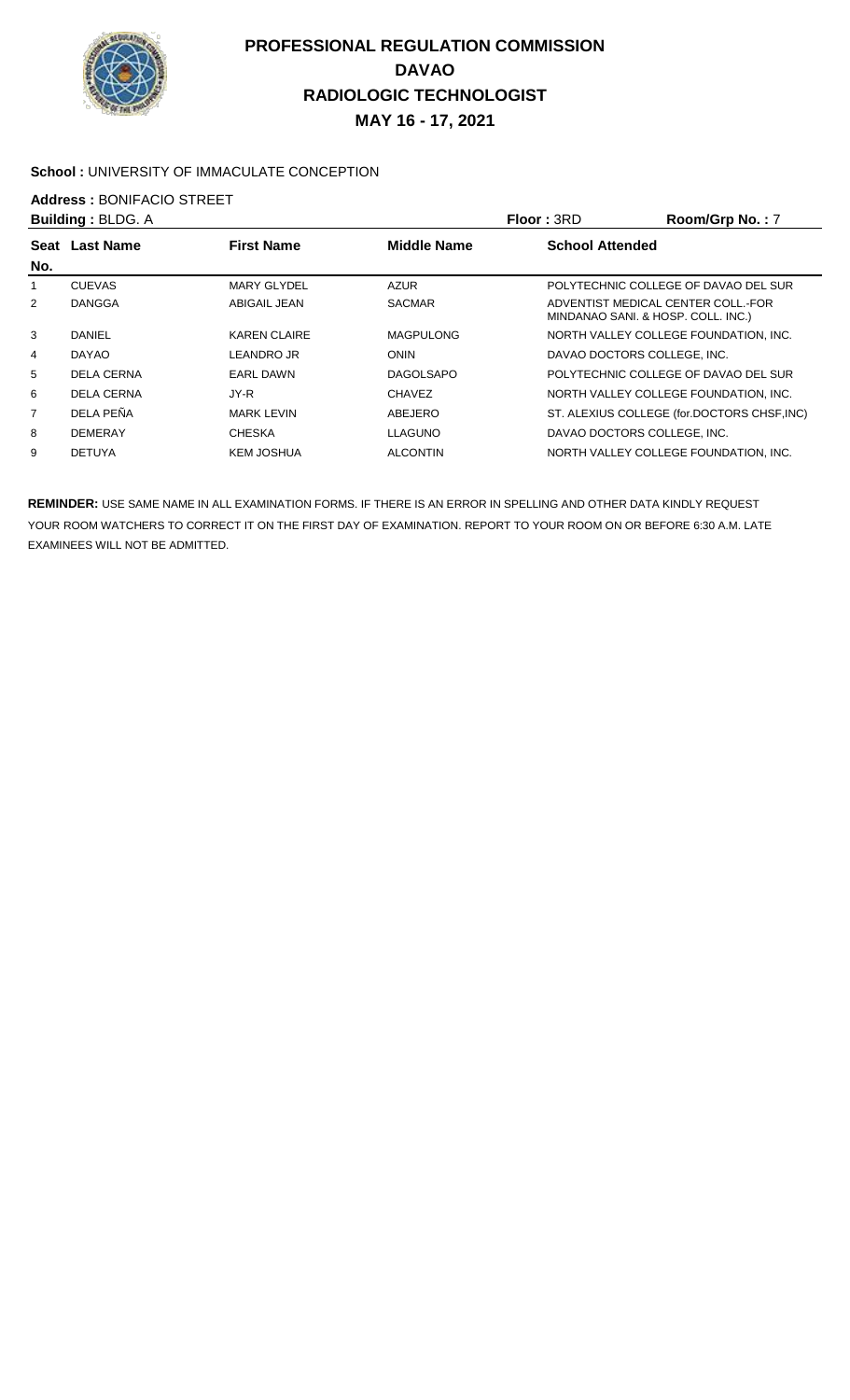

#### **School :** UNIVERSITY OF IMMACULATE CONCEPTION

**Address :** BONIFACIO STREET

| <b>Building: BLDG. A</b> |                    |                          | Floor: 3RD           | Room/Grp No.: 8             |                                       |
|--------------------------|--------------------|--------------------------|----------------------|-----------------------------|---------------------------------------|
| Seat                     | <b>Last Name</b>   | <b>First Name</b>        | <b>Middle Name</b>   | <b>School Attended</b>      |                                       |
| No.                      |                    |                          |                      |                             |                                       |
|                          | <b>DILIGENCIA</b>  | <b>GIANNI EMREI</b>      | <b>SOL CRUZ</b>      | DAVAO DOCTORS COLLEGE, INC. |                                       |
| $\overline{2}$           | <b>DUGENIA</b>     | <b>CYREIN</b>            | <b>SERATOBIAS</b>    | DAVAO DOCTORS COLLEGE. INC. |                                       |
| 3                        | <b>EDSA</b>        | ABDILMAR                 | <b>BASSAL</b>        |                             | NORTH VALLEY COLLEGE FOUNDATION, INC. |
| 4                        | <b>EGOS</b>        | PEARL KATE               | CASALDA              | DAVAO DOCTORS COLLEGE, INC. |                                       |
| 5                        | EGUIA              | <b>CARRIE ANN</b>        | <b>SAN JUAN</b>      | DAVAO DOCTORS COLLEGE. INC. |                                       |
| 6                        | <b>ENTUNA</b>      | <b>JONAH MAY</b>         | <b>MUNDIA</b>        |                             | ASIAN COLLEGE FOUNDATION-BUTUAN CITY  |
| 7                        | <b>ESCARTIN</b>    | <b>BERYL BEY</b>         | APUSAGA              | KIDAPAWAN                   | KIDAPAWAN DOCTORS COLLEGE. INC-       |
| 8                        | <b>ESPAÑOLA</b>    | <b>GRACE</b>             |                      |                             | NORTH VALLEY COLLEGE FOUNDATION. INC. |
| 9                        | <b>EVANGELISTA</b> | <b>JAN PIOLO RAPHAEL</b> | <b>DELOS CIENTOS</b> |                             | POLYTECHNIC COLLEGE OF DAVAO DEL SUR  |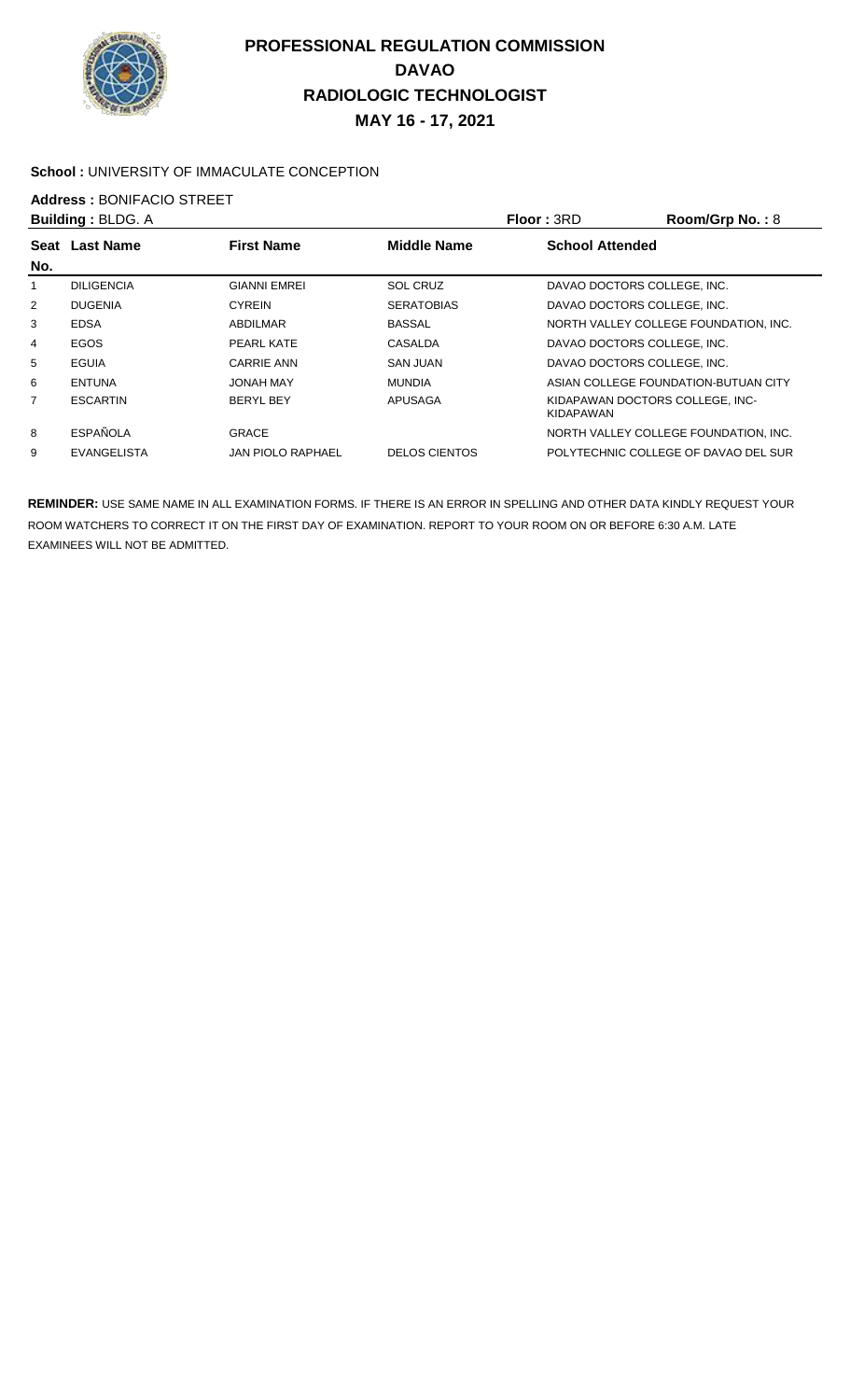

#### **School :** UNIVERSITY OF IMMACULATE CONCEPTION

## **Address :** BONIFACIO STREET

| <b>Building: BLDG. A</b> |                   |                                        | <b>Floor: 3RD</b> | Room/Grp No.: 9        |                                                                          |
|--------------------------|-------------------|----------------------------------------|-------------------|------------------------|--------------------------------------------------------------------------|
| Seat<br>No.              | <b>Last Name</b>  | <b>First Name</b>                      | Middle Name       | <b>School Attended</b> |                                                                          |
|                          | <b>EWICAN</b>     | <b>GUVANI</b>                          | <b>CANOMON</b>    | <b>FOUNDATION</b>      | GENERAL SANTOS DOCTORS' MEDICAL SCHOOL                                   |
| $\overline{2}$           | <b>GAJUNERA</b>   | <b>CHRISTINE</b>                       | <b>BENTULAN</b>   |                        | DAVAO DOCTORS COLLEGE, INC.                                              |
| 3                        | <b>GANANCIAL</b>  | <b>ILKA JASTIN</b>                     | <b>RUFINO</b>     | <b>FOUNDATION</b>      | GENERAL SANTOS DOCTORS' MEDICAL SCHOOL                                   |
| $\overline{4}$           | GAPERO            | <b>KEEK ALBERT</b>                     | <b>DOTE</b>       |                        | DAVAO DOCTORS COLLEGE. INC.                                              |
| 5                        | <b>GARINGO</b>    | NATASHA JOYCE                          | <b>UMIPIG</b>     |                        | ST. ALEXIUS COLLEGE (for.DOCTORS CHSF, INC)                              |
| 6                        | <b>GENES</b>      | <b>CINDERELLA</b>                      | <b>DORIA</b>      | <b>FOUNDATION</b>      | GENERAL SANTOS DOCTORS' MEDICAL SCHOOL                                   |
| 7                        | <b>GENOBIAGON</b> | <b>RYAN</b>                            | <b>VERANO</b>     |                        | POLYTECHNIC COLLEGE OF DAVAO DEL SUR                                     |
| 8                        | <b>GEVERA</b>     | <b>MARYL MARGARETTE</b><br><b>DAWN</b> | <b>SICLOT</b>     |                        | ADVENTIST MEDICAL CENTER COLL.-FOR<br>MINDANAO SANI. & HOSP. COLL. INC.) |
| 9                        | <b>GLORIANI</b>   | EARL BENZ                              | <b>MONROID</b>    |                        | MINDANAO MEDICAL FOUNDATION COLLEGE.                                     |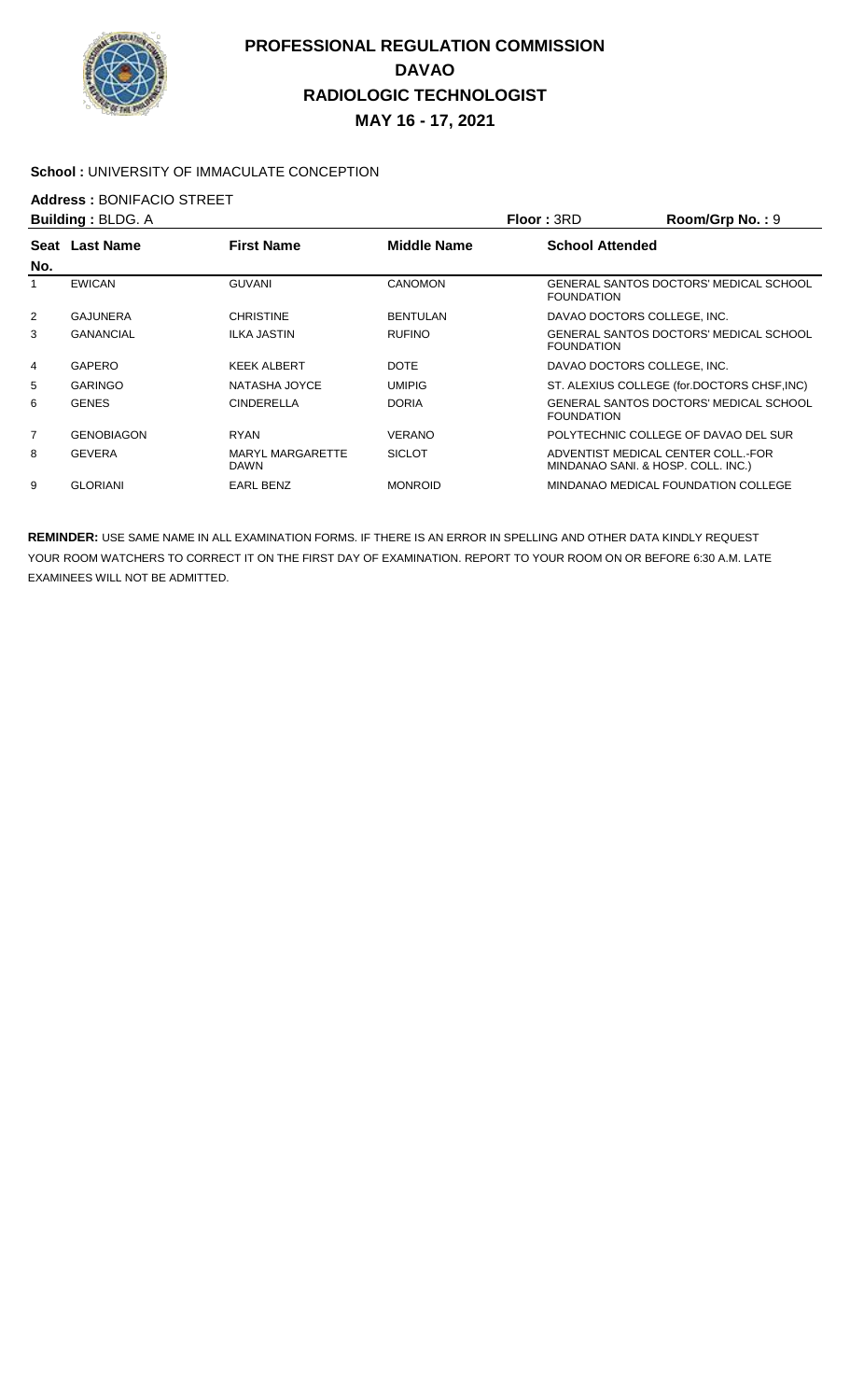

#### School : UNIVERSITY OF IMMACULATE CONCEPTION

**Address : BONIFACIO STREET**<br>**Building : BLDG A** 

| <b>Building: BLDG. A</b> |                  |                       | <b>Floor: 3RD</b>  | Room/Grp No.: 10            |                                               |
|--------------------------|------------------|-----------------------|--------------------|-----------------------------|-----------------------------------------------|
| Seat                     | <b>Last Name</b> | <b>First Name</b>     | <b>Middle Name</b> | <b>School Attended</b>      |                                               |
| No.                      |                  |                       |                    |                             |                                               |
| 1                        | <b>GROMIO</b>    | <b>CATHY</b>          | <b>PANUGAO</b>     | DAVAO DOCTORS COLLEGE, INC. |                                               |
| 2                        | <b>GUINEA</b>    | <b>KIMBERLY</b>       | <b>BAYA</b>        | HOSP.& COLL.)               | MEDINA COLLEGE-PAGADIAN (for.ST.JOHN GEN.     |
| 3                        | <b>HADJI ALI</b> | AMERAH                | CAMAMA             |                             | ILIGAN MEDICAL CENTER COLLEGE, INC.           |
| 4                        | HERNANDEZ        | <b>FRITZ GABRIEL</b>  | <b>RIVERA</b>      | DAVAO DOCTORS COLLEGE. INC. |                                               |
| 5                        | <b>ISMAEL</b>    | RASUL JR              | <b>MACAPENDEG</b>  | <b>FOUNDATION</b>           | <b>GENERAL SANTOS DOCTORS' MEDICAL SCHOOL</b> |
| 6                        | <b>ISMAEL</b>    | <b>RAYHANA</b>        | <b>SAPPARI</b>     |                             | UNIVERSIDAD DE ZAMBOANGA (for.ZAEC)           |
| 7                        | <b>JAYNO</b>     | <b>JANE MICHELLE</b>  | GICA               |                             | POLYTECHNIC COLLEGE OF DAVAO DEL SUR          |
| 8                        | LABIAGA          | <b>APRIL JEANE</b>    | <b>SELMA</b>       |                             | POLYTECHNIC COLLEGE OF DAVAO DEL SUR          |
| 9                        | LABIO            | <b>DENIE CYRIELLE</b> | LOZANO             | DAVAO DOCTORS COLLEGE. INC. |                                               |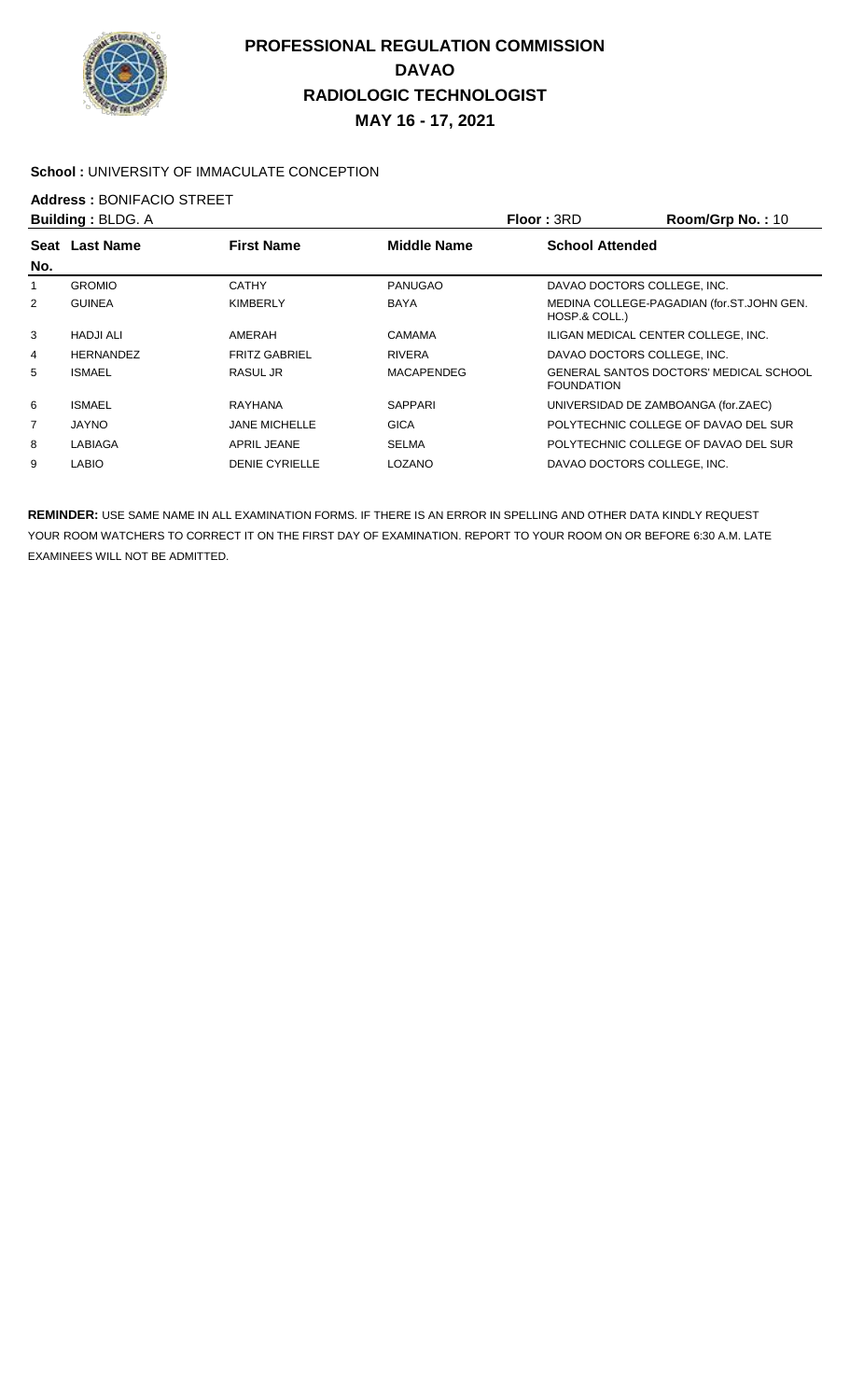

#### School : UNIVERSITY OF IMMACULATE CONCEPTION

# **Address : BONIFACIO STREET**<br>**Building : BLDG A**

|     | <b>Building: BLDG. A</b>                                            |                      |                        | <b>Floor: 3RD</b>        | Room/Grp No.: 11                            |
|-----|---------------------------------------------------------------------|----------------------|------------------------|--------------------------|---------------------------------------------|
|     | <b>First Name</b><br><b>Middle Name</b><br><b>Last Name</b><br>Seat |                      | <b>School Attended</b> |                          |                                             |
| No. |                                                                     |                      |                        |                          |                                             |
|     | <b>LACHICA</b>                                                      | <b>ARVIE BOY</b>     | <b>SARANSATE</b>       |                          | ILIGAN MEDICAL CENTER COLLEGE, INC.         |
| 2   | LADAGA                                                              | <b>LORIEDEL</b>      | ANDRADE                |                          | DAVAO DOCTORS COLLEGE. INC.                 |
| 3   | LADEZA                                                              | <b>XENIA JANE</b>    | LEUTERIO               |                          | POLYTECHNIC COLLEGE OF DAVAO DEL SUR        |
| 4   | LANZA                                                               | <b>RIZA</b>          | <b>SORIANO</b>         |                          | NORTH VALLEY COLLEGE FOUNDATION, INC.       |
| 5   | LAO-AY                                                              | <b>JEFFREY JAMES</b> | GASCAL                 | KIDAPAWAN                | KIDAPAWAN DOCTORS COLLEGE. INC-             |
| 6   | LAPUZ                                                               | MA. ANGELA           | <b>RODRIGO</b>         |                          | ST. ALEXIUS COLLEGE (for.DOCTORS CHSF, INC) |
| 7   | LAZALITA                                                            | <b>JAYSON JAY</b>    | MAGBANUA               |                          | MINDANAO MEDICAL FOUNDATION COLLEGE         |
| 8   | <b>LOPEZ</b>                                                        | JO                   | <b>GALIA</b>           | SURIGAO EDUCATION CENTER |                                             |
| 9   | <b>LOREQUE</b>                                                      | DARYL JONE           | <b>APISTAR</b>         |                          | NORTH VALLEY COLLEGE FOUNDATION. INC.       |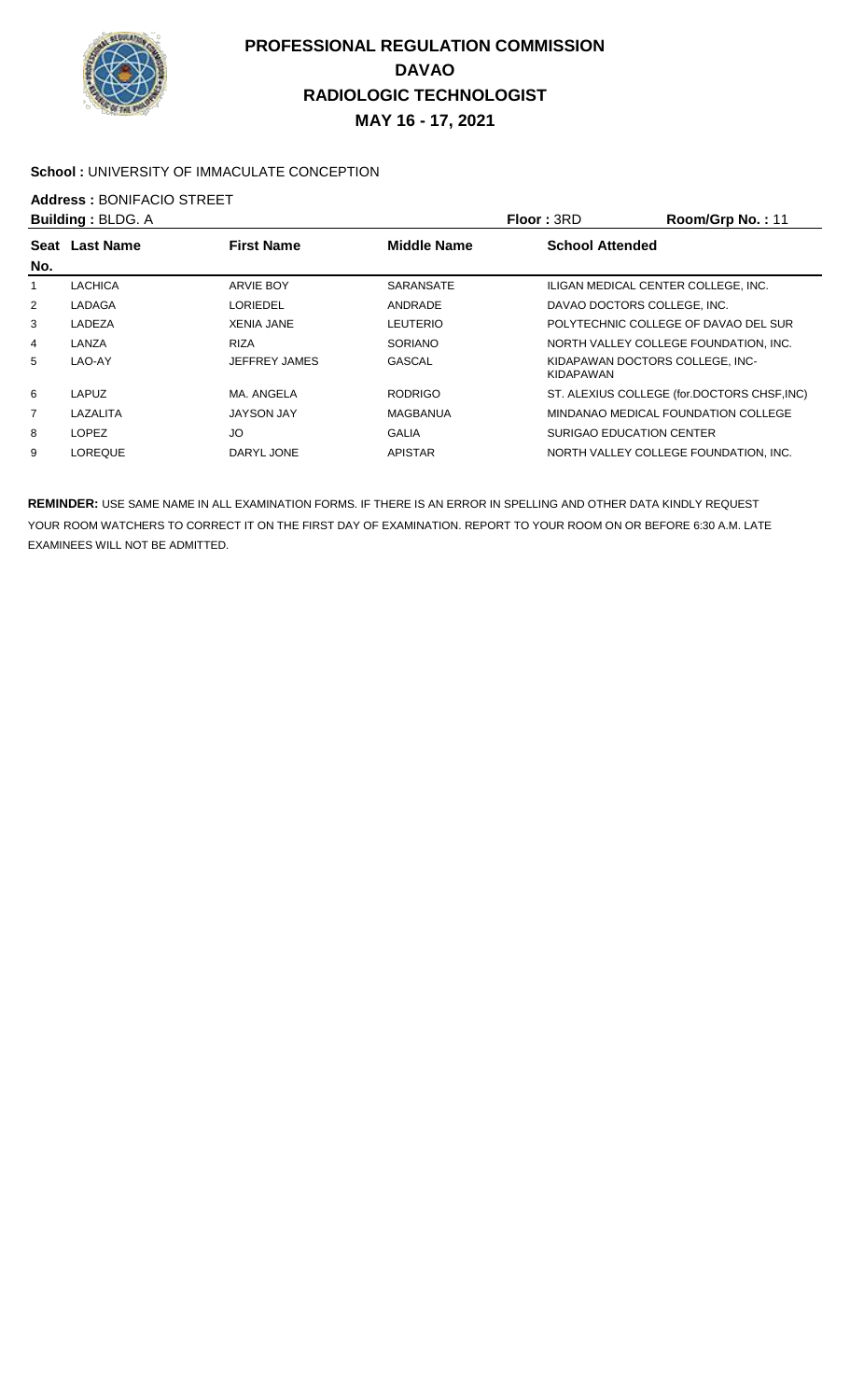

#### School : UNIVERSITY OF IMMACULATE CONCEPTION

# **Address : BONIFACIO STREET**<br>**Building : BLDG A**

| <b>Building: BLDG. A</b> |                                                             | Floor: 3RD           | Room/Grp No.: 12  |                        |                                         |
|--------------------------|-------------------------------------------------------------|----------------------|-------------------|------------------------|-----------------------------------------|
| Seat                     | <b>First Name</b><br><b>Middle Name</b><br><b>Last Name</b> |                      |                   | <b>School Attended</b> |                                         |
| No.                      |                                                             |                      |                   |                        |                                         |
|                          | <b>LUMADAY</b>                                              | <b>LORD VAN RYVE</b> | <b>JAKOSALEM</b>  |                        | DAVAO DOCTORS COLLEGE, INC.             |
| 2                        | <b>LUMINDAS</b>                                             | JUSHUA               | <b>BARLAS</b>     | <b>FOUNDATION</b>      | GENERAL SANTOS DOCTORS' MEDICAL SCHOOL  |
| 3                        | <b>LUNA</b>                                                 | NOEMI JOY            | <b>BORINAGA</b>   | SCH. OF NRSNG.)        | BUTUAN DOCTORS COLLEGE (BUTUAN DR. HSP. |
| 4                        | <b>MACADINDANG</b>                                          | <b>NAIPAH</b>        | <b>OBINAY</b>     |                        | ILIGAN MEDICAL CENTER COLLEGE, INC.     |
| 5                        | <b>MACAJETO</b>                                             | <b>CHRISTINE MAE</b> | <b>GARCIA</b>     |                        | NORTH VALLEY COLLEGE FOUNDATION, INC.   |
| 6                        | MACALANGGAN                                                 | ANESA                | <b>PONTINO</b>    |                        | ILIGAN MEDICAL CENTER COLLEGE. INC.     |
| 7                        | <b>MACARAMBON</b>                                           | NORLISAH             | <b>MUTO</b>       |                        | ILIGAN MEDICAL CENTER COLLEGE. INC.     |
| 8                        | <b>MADERA</b>                                               | <b>MARBETH</b>       | <b>LUIB</b>       |                        | LICEO DE CAGAYAN UNIVERSITY             |
| 9                        | MAGSAYSAY                                                   | <b>SADAMIYA</b>      | <b>GUIAMBLANG</b> | DR. P. OCAMPO COLLEGES |                                         |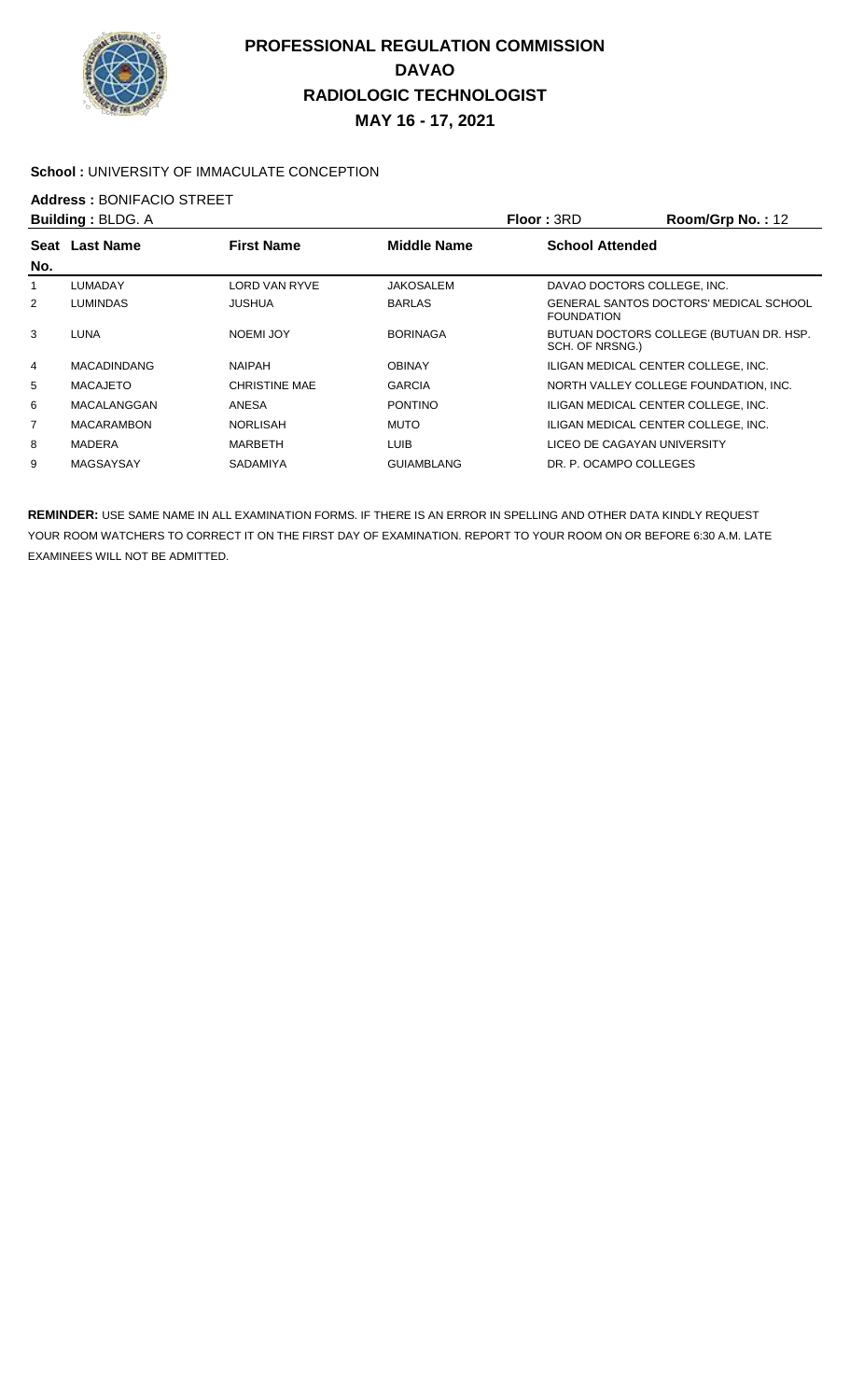

#### School : UNIVERSITY OF IMMACULATE CONCEPTION

## **Address :** BONIFACIO STREET

|                | <b>Building: BLDG. A</b> |                            |                    | <b>Floor: 3RD</b>           | Room/Grp No.: 13                            |
|----------------|--------------------------|----------------------------|--------------------|-----------------------------|---------------------------------------------|
| Seat           | <b>Last Name</b>         | <b>First Name</b>          | <b>Middle Name</b> | <b>School Attended</b>      |                                             |
| No.            |                          |                            |                    |                             |                                             |
|                | <b>MALLORCA</b>          | SYDNEY JOHN                | GANZON             | <b>FOUNDATION</b>           | GENERAL SANTOS DOCTORS' MEDICAL SCHOOL      |
| $\overline{2}$ | <b>MAMADRA</b>           | SITTIE JOHAIRA             | <b>POLA</b>        | MEDINA COLLEGE-OZAMIS CITY  |                                             |
| 3              | <b>MANCHA</b>            | <b>JUNREY</b>              | <b>PUTON</b>       |                             | POLYTECHNIC COLLEGE OF DAVAO DEL SUR        |
| $\overline{4}$ | <b>MAPA</b>              | <b>CHARITY FAITH GRACE</b> | GAJE               |                             | POLYTECHNIC COLLEGE OF DAVAO DEL SUR        |
| 5              | MAWI                     | <b>SHAHARA</b>             | <b>MALIDAS</b>     |                             | NORTH VALLEY COLLEGE FOUNDATION, INC.       |
| 6              | <b>MELANIO</b>           | <b>ANTOINETTE</b>          | DE CASTRO          | DAVAO DOCTORS COLLEGE. INC. |                                             |
| $\overline{7}$ | <b>MENDOZA</b>           | <b>NAP</b>                 | <b>BETITO</b>      |                             | ST. ALEXIUS COLLEGE (for.DOCTORS CHSF, INC) |
| 8              | <b>MILLANES</b>          | <b>CHERRYLINE</b>          | <b>MEÑORIA</b>     |                             | ASIAN COLLEGE FOUNDATION-BUTUAN CITY        |
| 9              | <b>MISOLES</b>           | ANGEL DOMIE                | <b>AGUILAR</b>     | <b>FOUNDATION</b>           | GENERAL SANTOS DOCTORS' MEDICAL SCHOOL      |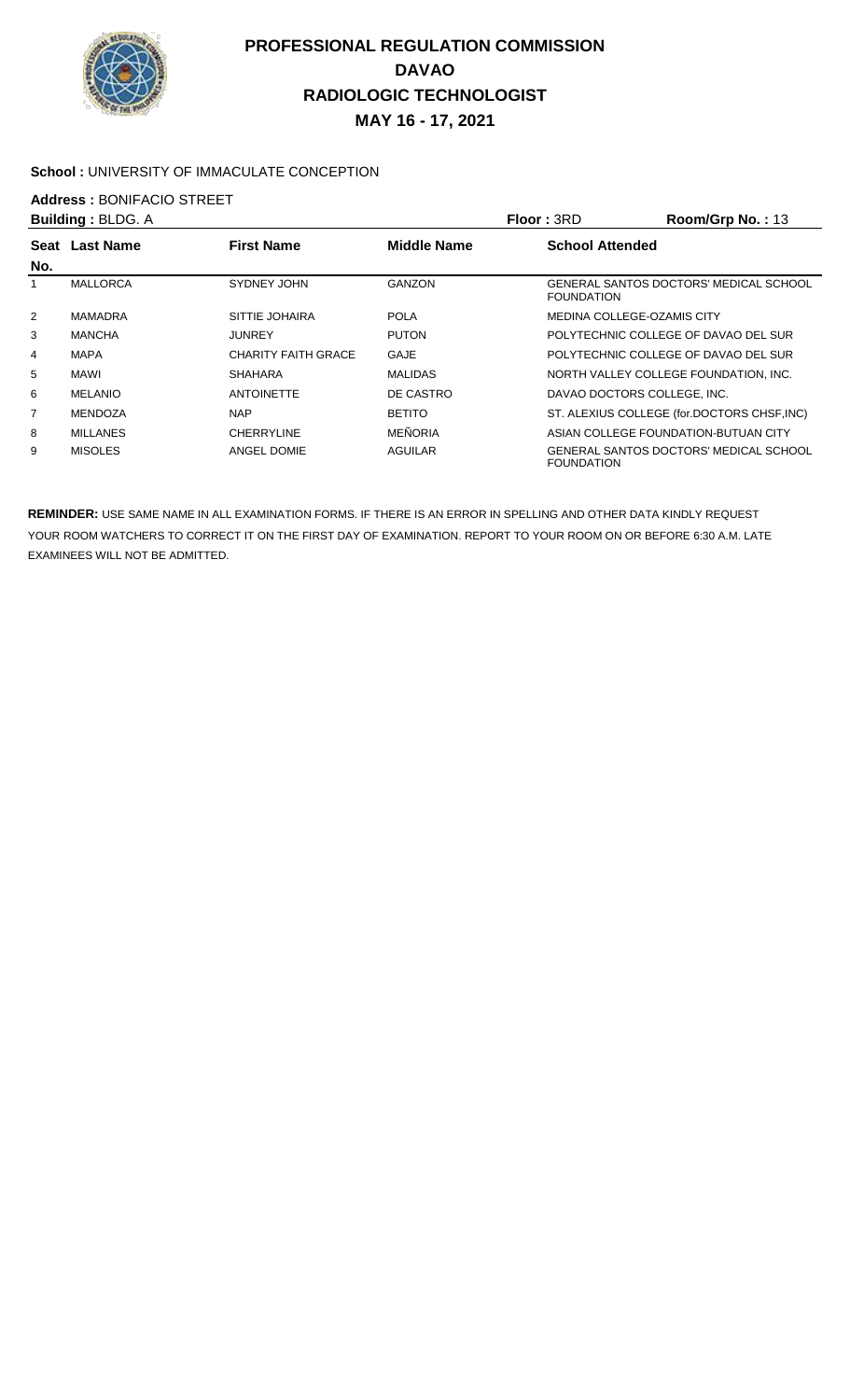

#### School : UNIVERSITY OF IMMACULATE CONCEPTION

## **Address : BONIFACIO STREET**<br>**Building : BLDG A**

|                | <b>Building: BLDG. A</b> |                      |                    | <b>Floor: 3RD</b>                  | Room/Grp No.: 14                              |
|----------------|--------------------------|----------------------|--------------------|------------------------------------|-----------------------------------------------|
|                | Seat Last Name           | <b>First Name</b>    | <b>Middle Name</b> | <b>School Attended</b>             |                                               |
| No.            |                          |                      |                    |                                    |                                               |
|                | <b>MOHAMMAD</b>          | <b>HENDRA</b>        | <b>SUCCOR</b>      | DAVAO DOCTORS COLLEGE. INC.        |                                               |
| 2              | <b>MOMONGAN</b>          | AUBREY JANE          | <b>DULAOGON</b>    | HOSP.& COLL.)                      | MEDINA COLLEGE-PAGADIAN (for.ST.JOHN GEN.     |
| 3              | <b>MONARES</b>           | <b>HONEY QUEEN</b>   | <b>ESPRA</b>       | MINDANAO SANI. & HOSP. COLL. INC.) | ADVENTIST MEDICAL CENTER COLL.-FOR            |
| $\overline{4}$ | <b>MUSA</b>              | RAHMA                | <b>BALIHANI</b>    | DAVAO DOCTORS COLLEGE. INC.        |                                               |
| 5              | NATIVIDAD                | <b>JOSHUA PHILIP</b> | <b>ILDEFONSO</b>   | DAVAO DOCTORS COLLEGE, INC.        |                                               |
| 6              | <b>NAVARRA</b>           | <b>FRITZIE JUDE</b>  | <b>GALBIZO</b>     | DAVAO DOCTORS COLLEGE, INC.        |                                               |
| 7              | <b>NAWAL</b>             | <b>NORMAN</b>        | <b>MALIDAS</b>     | <b>FOUNDATION</b>                  | <b>GENERAL SANTOS DOCTORS' MEDICAL SCHOOL</b> |
| 8              | <b>NENIEL</b>            | <b>RYAN</b>          | <b>DAANO</b>       |                                    | NORTH VALLEY COLLEGE FOUNDATION, INC.         |
| 9              | <b>NONOL</b>             | PRINCESS JAYNE       | <b>RAFAILES</b>    |                                    | POLYTECHNIC COLLEGE OF DAVAO DEL SUR          |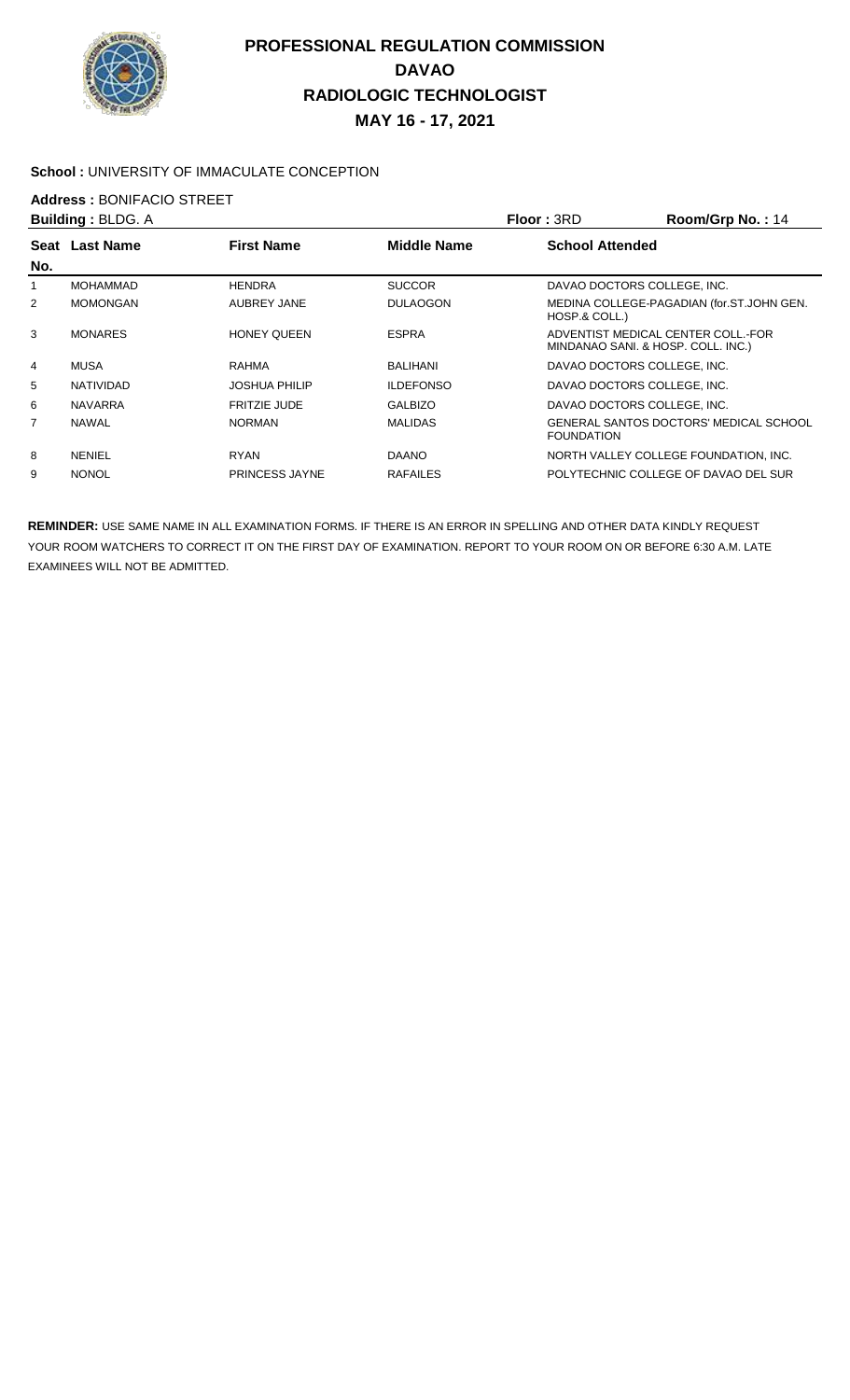

#### School : UNIVERSITY OF IMMACULATE CONCEPTION

**Address : BONIFACIO STREET**<br>**Building : BLDG A** 

| <b>Building: BLDG. A</b> |                       | Floor: 4TH         | Room/Grp No.: 15            |                                      |
|--------------------------|-----------------------|--------------------|-----------------------------|--------------------------------------|
| <b>Last Name</b>         | <b>First Name</b>     | <b>Middle Name</b> | <b>School Attended</b>      |                                      |
|                          |                       |                    |                             |                                      |
| <b>NURDY</b>             | <b>ALSHARIF</b>       | AMSAWA             |                             | MINDANAO MEDICAL FOUNDATION COLLEGE  |
| <b>OBEREZ</b>            | CARLYLE BLAZZ         | <b>CAÑETE</b>      | DAVAO DOCTORS COLLEGE. INC. |                                      |
| <b>ODVINA</b>            | <b>MARIA IVY</b>      | <b>PEREZ</b>       |                             | ASIAN COLLEGE FOUNDATION-BUTUAN CITY |
| <b>OLIVAR</b>            | MARJORIE JOYCE        | <b>PONCE</b>       | DAVAO DOCTORS COLLEGE. INC. |                                      |
| <b>OLIVARES</b>          | <b>JUORIEL</b>        | APOSTOL            | DAVAO DOCTORS COLLEGE. INC. |                                      |
| OLLAVE                   | <b>ARTRON</b>         |                    |                             | POLYTECHNIC COLLEGE OF DAVAO DEL SUR |
| <b>OMICTIN</b>           | LOVELY EIDELE JAIKKA  | <b>APOLO</b>       | DAVAO DOCTORS COLLEGE. INC. |                                      |
| ORITO                    | RIVA VIE              | CASAMAYOR          |                             | TAGUM DOCTORS COLLEGE. INC.          |
| <b>OSOTEO</b>            | <b>JEANETTE IVORY</b> | <b>VICENTE</b>     | DR. P. OCAMPO COLLEGES      |                                      |
|                          | Seat                  |                    |                             |                                      |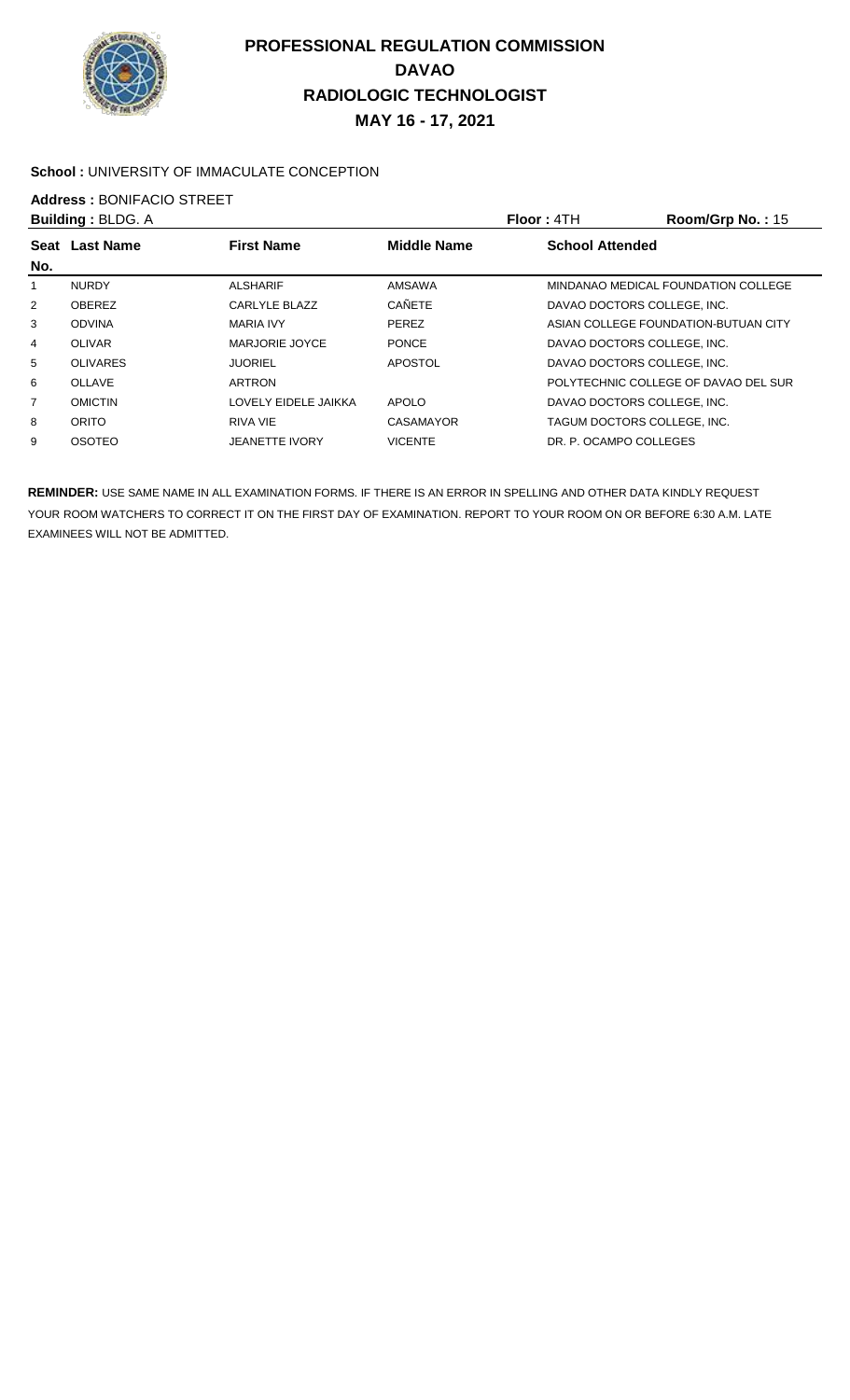

#### School : UNIVERSITY OF IMMACULATE CONCEPTION

**Address : BONIFACIO STREET**<br>**Building : BLDG A** 

|                | <b>Building: BLDG. A</b> |                    |                    | <b>Floor: 4TH</b>                   | Room/Grp No.: 16                            |
|----------------|--------------------------|--------------------|--------------------|-------------------------------------|---------------------------------------------|
| Seat           | <b>Last Name</b>         | <b>First Name</b>  | <b>Middle Name</b> | <b>School Attended</b>              |                                             |
| No.            |                          |                    |                    |                                     |                                             |
|                | <b>PADRONES</b>          | <b>MARA</b>        | <b>INSO</b>        | DAVAO DOCTORS COLLEGE, INC.         |                                             |
| $\overline{2}$ | PALANGAN                 | <b>JESSTOPHER</b>  | <b>JISON</b>       | ILIGAN MEDICAL CENTER COLLEGE, INC. |                                             |
| 3              | PANAGUE                  | AIRA NICOLE        | <b>LUCERO</b>      | DAVAO DOCTORS COLLEGE, INC.         |                                             |
| 4              | <b>PANCHO</b>            | REZEILE DALE       | <b>VICERA</b>      | MINDANAO SANI. & HOSP. COLL. INC.)  | ADVENTIST MEDICAL CENTER COLL.-FOR          |
| 5              | <b>PANES</b>             | ANGELA ROSE        | <b>FAUSTINO</b>    |                                     | ST. ALEXIUS COLLEGE (for.DOCTORS CHSF, INC) |
| 6              | <b>PANUNCIO</b>          | JAYPEE KIRK LOVE   | <b>ADREMISEN</b>   | MINDANAO SANI. & HOSP. COLL. INC.)  | ADVENTIST MEDICAL CENTER COLL.-FOR          |
| 7              | PELI                     | NATHASHA MAE       | <b>PACIFICO</b>    | DAVAO DOCTORS COLLEGE, INC.         |                                             |
| 8              | <b>PEREZ</b>             | PHILLIP CHRISTIAN  | <b>ALOYON</b>      | SURIGAO EDUCATION CENTER            |                                             |
| 9              | QUIÑONES                 | <b>JERRYM FROI</b> | LAUREL             |                                     | POLYTECHNIC COLLEGE OF DAVAO DEL SUR        |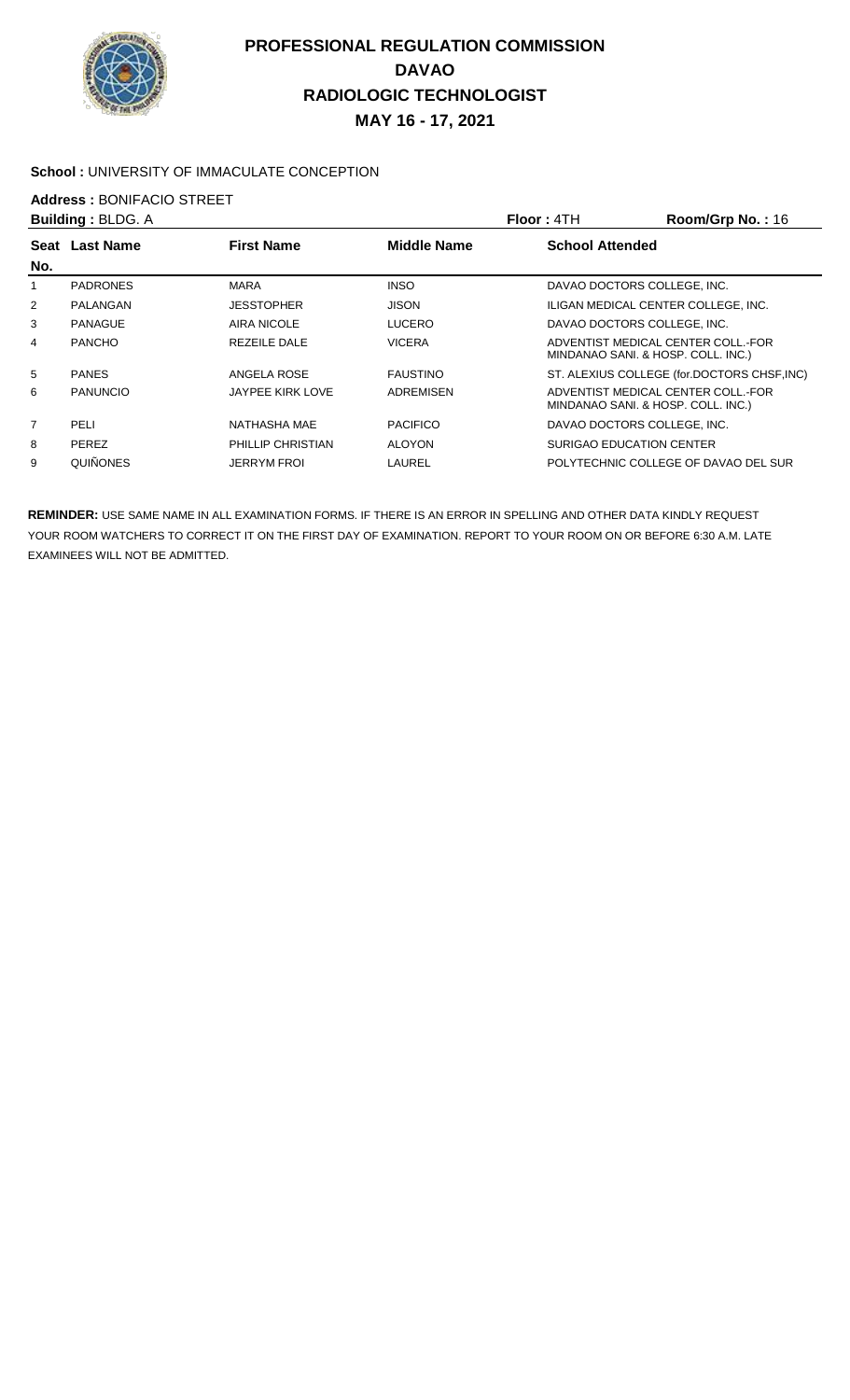

#### **School :** UNIVERSITY OF IMMACULATE CONCEPTION

**Address : BONIFACIO STREET**<br>**Building : BLDG A** 

|                | <b>Building: BLDG. A</b> |                     |                    | Floor : 4TH                        | Room/Grp No.: 17                              |
|----------------|--------------------------|---------------------|--------------------|------------------------------------|-----------------------------------------------|
| No.            | Seat Last Name           | <b>First Name</b>   | <b>Middle Name</b> | <b>School Attended</b>             |                                               |
|                | <b>RANARIO</b>           | <b>JESSICA</b>      | <b>AGUE</b>        | DAVAO DOCTORS COLLEGE, INC.        |                                               |
| $\overline{2}$ | <b>RASOS</b>             | <b>HONEY GENN</b>   | <b>BACAN</b>       |                                    | POLYTECHNIC COLLEGE OF DAVAO DEL SUR          |
| 3              | <b>RESMENIA</b>          | <b>EMIR</b>         | <b>RAMOS</b>       |                                    | ST. ALEXIUS COLLEGE (for.DOCTORS CHSF, INC)   |
| 4              | <b>RODELAS</b>           | <b>SHIRLY MAINE</b> | RADA               | TAGUM DOCTORS COLLEGE. INC.        |                                               |
| 5              | <b>ROQUETE</b>           | <b>KEVIN</b>        | <b>ELLODAR</b>     | SCH. OF NRSNG.)                    | BUTUAN DOCTORS COLLEGE (BUTUAN DR. HSP.       |
| 6              | <b>ROSA</b>              | <b>REEL</b>         | <b>MILLONES</b>    | <b>FOUNDATION</b>                  | GENERAL SANTOS DOCTORS' MEDICAL SCHOOL        |
| $\overline{7}$ | <b>SAGABAY</b>           | <b>PAT SHERWIN</b>  | <b>GARCIA</b>      | MINDANAO SANI. & HOSP. COLL. INC.) | ADVENTIST MEDICAL CENTER COLL. FOR            |
| 8              | <b>SALAMAT</b>           | <b>HANNAN</b>       | <b>ZAMAN</b>       | HOSP.& COLL.)                      | MEDINA COLLEGE-PAGADIAN (for.ST.JOHN GEN.     |
| 9              | <b>SALAT</b>             | <b>GUIOMLA</b>      | <b>JABEDIN</b>     | <b>FOUNDATION</b>                  | <b>GENERAL SANTOS DOCTORS' MEDICAL SCHOOL</b> |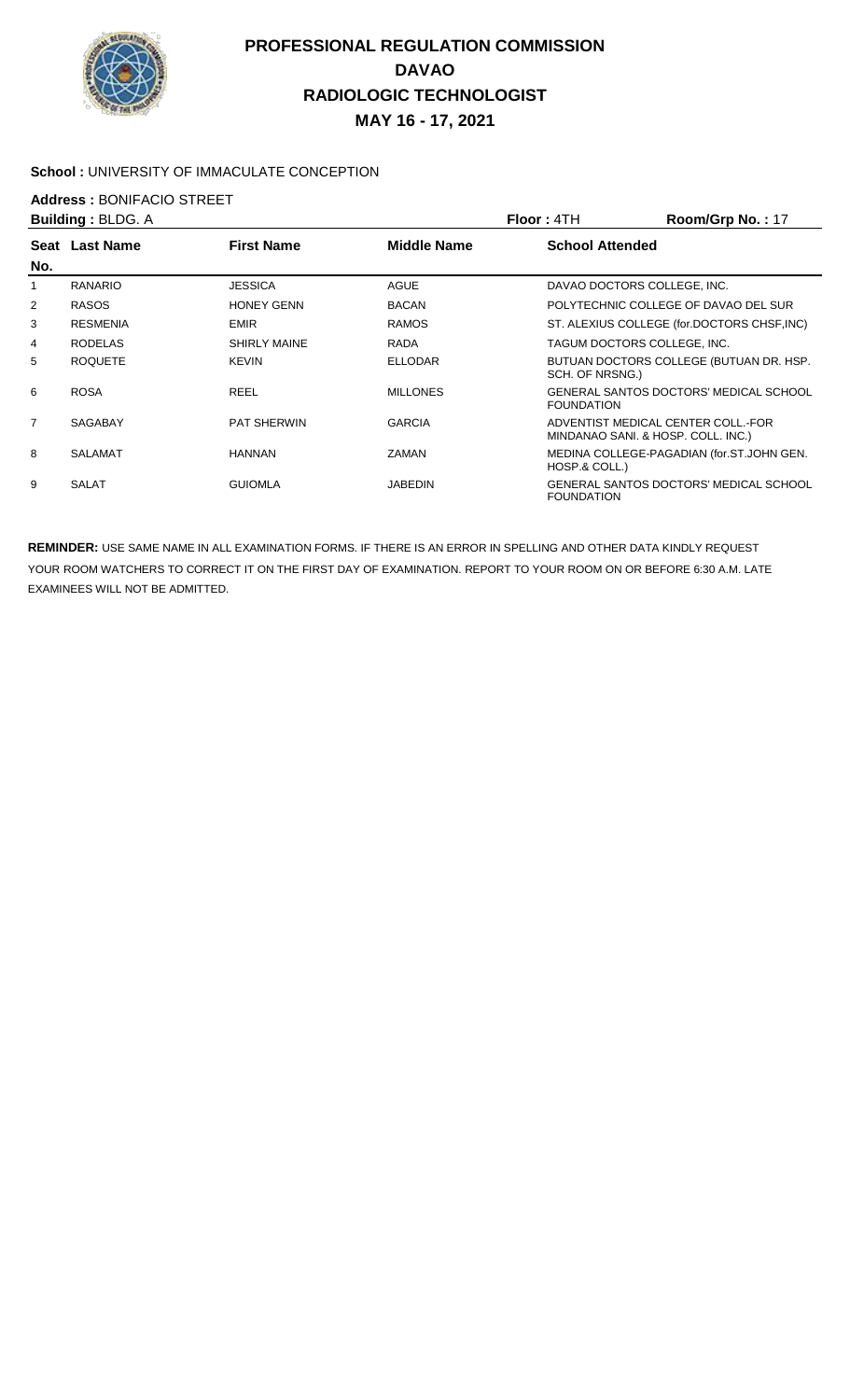

#### School : UNIVERSITY OF IMMACULATE CONCEPTION

## **Address :** BONIFACIO STREET

|                | <b>Building: BLDG. A</b> |                      |                    | Floor: 4TH                                          | Room/Grp No.: 18                            |
|----------------|--------------------------|----------------------|--------------------|-----------------------------------------------------|---------------------------------------------|
| Seat           | <b>Last Name</b>         | <b>First Name</b>    | <b>Middle Name</b> | <b>School Attended</b>                              |                                             |
| No.            |                          |                      |                    |                                                     |                                             |
|                | <b>SALISE</b>            | <b>SOFIA JEANAH</b>  | <b>MAITO</b>       | MINDANAO SANI. & HOSP. COLL. INC.)                  | ADVENTIST MEDICAL CENTER COLL.-FOR          |
| $\overline{2}$ | <b>SARATAO</b>           | LIEZL                | <b>BALLADARES</b>  |                                                     | UNIVERSIDAD DE ZAMBOANGA (for.ZAEC)         |
| 3              | SARTAGUDA                | <b>DEANIEL</b>       | CAIÑA              | DAVAO DOCTORS COLLEGE. INC.                         |                                             |
| 4              | <b>SILOTERIO</b>         | LAWRENCE             | <b>ALEGRIA</b>     | KIDAPAWAN DOCTORS COLLEGE. INC-<br><b>KIDAPAWAN</b> |                                             |
| 5              | <b>SIMORA</b>            | <b>RICKY</b>         | <b>PANES</b>       |                                                     | NORTH VALLEY COLLEGE FOUNDATION. INC.       |
| 6              | <b>SINGULAR</b>          | <b>CLAIRE</b>        | <b>GUMOGDA</b>     |                                                     | ST. ALEXIUS COLLEGE (for.DOCTORS CHSF, INC) |
| $\overline{7}$ | <b>SINTIN</b>            | <b>GLADYS JUREEN</b> | <b>ROMERO</b>      |                                                     | ST. ALEXIUS COLLEGE (for.DOCTORS CHSF, INC) |
| 8              | <b>SOBRECAREY</b>        | <b>NERLAINE</b>      | <b>PAJARITO</b>    | DAVAO DOCTORS COLLEGE. INC.                         |                                             |
| 9              | <b>SOMOSO</b>            | <b>GELLIE ROSE</b>   | ABELGAS            |                                                     | POLYTECHNIC COLLEGE OF DAVAO DEL SUR        |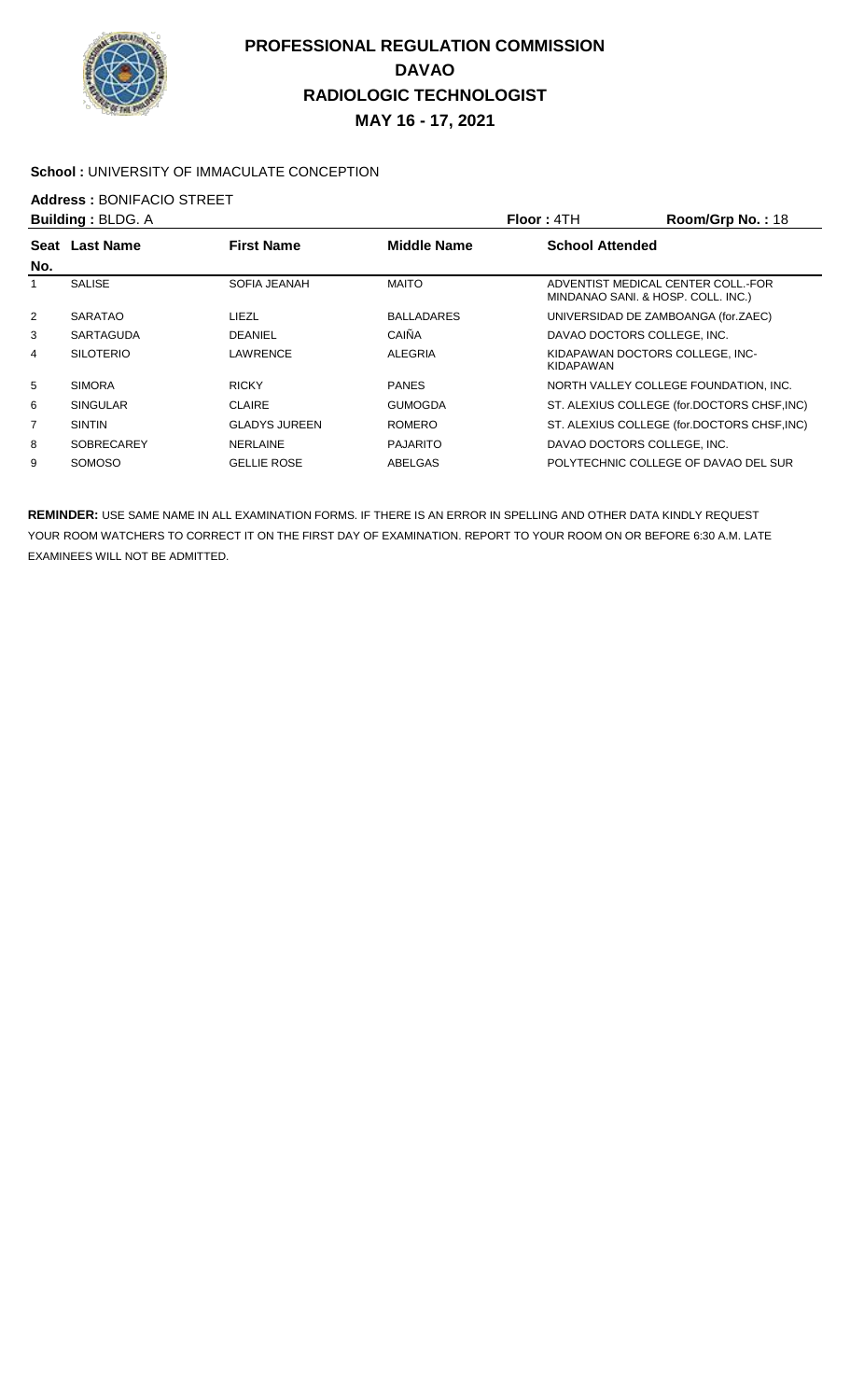

#### School : UNIVERSITY OF IMMACULATE CONCEPTION

# **Address : BONIFACIO STREET**<br>**Building : BLDG A**

|                | <b>Building: BLDG. A</b> |                       |                    | Floor: 4TH                                                               | Room/Grp No.: 19                       |
|----------------|--------------------------|-----------------------|--------------------|--------------------------------------------------------------------------|----------------------------------------|
| <b>Seat</b>    | <b>Last Name</b>         | <b>First Name</b>     | <b>Middle Name</b> | <b>School Attended</b>                                                   |                                        |
| No.            |                          |                       |                    |                                                                          |                                        |
| 1              | <b>SORIANO</b>           | <b>JEAN</b>           | <b>SALUDARES</b>   |                                                                          | NORTH VALLEY COLLEGE FOUNDATION, INC.  |
| $\overline{2}$ | <b>SORIANO</b>           | LODIELYN JOY          | <b>SEPRADO</b>     | EMILIO AGUINALDO COLLEGE-MANILA                                          |                                        |
| 3              | <b>SUBIAGA</b>           | RIZZA GLYDEL          | <b>PADIOS</b>      | DAVAO DOCTORS COLLEGE, INC.                                              |                                        |
| 4              | <b>SUMAGAYSAY</b>        | ALJON                 | <b>DENOSTA</b>     | <b>FOUNDATION</b>                                                        | GENERAL SANTOS DOCTORS' MEDICAL SCHOOL |
| 5              | <b>TAGAPAN</b>           | <b>HELENNA QUELLY</b> | <b>GABUTAN</b>     | ADVENTIST MEDICAL CENTER COLL. FOR<br>MINDANAO SANI. & HOSP. COLL. INC.) |                                        |
| 6              | <b>TAN</b>               | <b>JAN RAFAEL</b>     | <b>DALUMPINES</b>  |                                                                          | MINDANAO MEDICAL FOUNDATION COLLEGE    |
| 7              | <b>TANGGURAK</b>         | <b>NORHANA</b>        | <b>SALILAMA</b>    | DR. P. OCAMPO COLLEGES                                                   |                                        |
| 8              | <b>TING</b>              | LAILA DEMI            | MANEBPEL           | DAVAO DOCTORS COLLEGE, INC.                                              |                                        |
| 9              | <b>TORCULAS</b>          | <b>ELVIN ROY</b>      | <b>GALLAZA</b>     |                                                                          | NORTH VALLEY COLLEGE FOUNDATION. INC.  |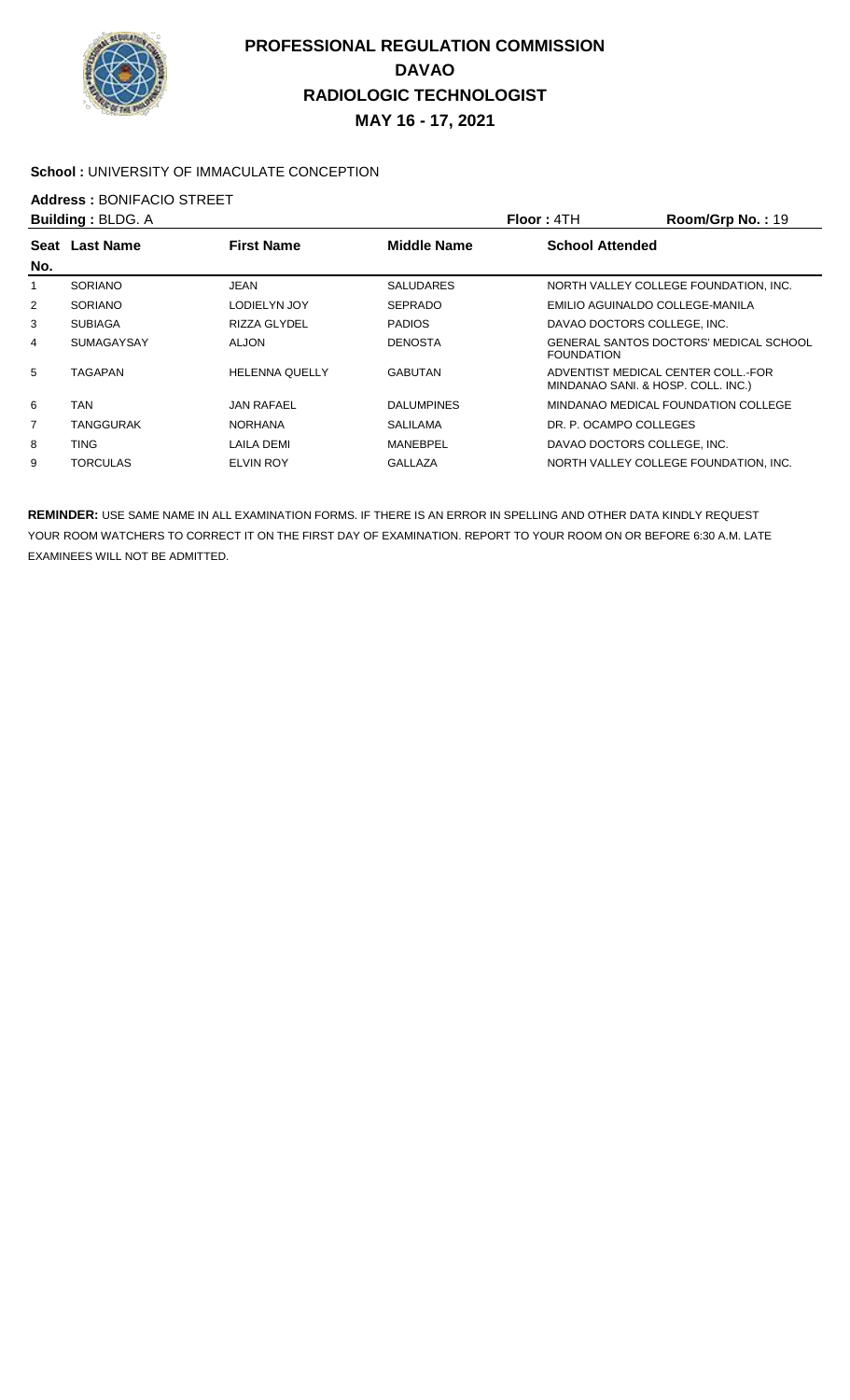

#### **School :** UNIVERSITY OF IMMACULATE CONCEPTION

## **Address :** BONIFACIO STREET

| <b>Building: BLDG. A</b> |                  |                      |                    | Floor: 4TH                  | Room/Grp No.: 20                                                             |
|--------------------------|------------------|----------------------|--------------------|-----------------------------|------------------------------------------------------------------------------|
| Seat                     | <b>Last Name</b> | <b>First Name</b>    | <b>Middle Name</b> | <b>School Attended</b>      |                                                                              |
| No.                      |                  |                      |                    |                             |                                                                              |
| 1                        | <b>TRINIDAD</b>  | <b>EARL JOHN</b>     | <b>RAGANAS</b>     |                             | MANILA ADVENTIST COLLEGE (for. MANILA<br>ADVENTIST MED. CENTTER & COLL. INC) |
| $\overline{2}$           | <b>ULOBALANG</b> | <b>ROSALEE</b>       | <b>FELIPE</b>      | DR. P. OCAMPO COLLEGES      |                                                                              |
| 3                        | <b>VALENCIA</b>  | <b>ARNON</b>         | <b>BORJA</b>       |                             | ASIAN COLLEGE FOUNDATION-BUTUAN CITY                                         |
| 4                        | <b>VALIENTE</b>  | <b>NESSA JANE</b>    | CANO               |                             | ADVENTIST MEDICAL CENTER COLL.-FOR<br>MINDANAO SANI. & HOSP. COLL. INC.)     |
| 5                        | <b>VILLA</b>     | <b>FEDERIC PAUL</b>  | <b>CUIZON</b>      | DAVAO DOCTORS COLLEGE. INC. |                                                                              |
| 6                        | VILLAGONZALO     | <b>JEZA CHARIS</b>   | <b>PIOCO</b>       |                             | ASIAN COLLEGE FOUNDATION-BUTUAN CITY                                         |
| $\overline{7}$           | <b>VILLEGAS</b>  | <b>CHELSEA HOPE</b>  | <b>CATIPAY</b>     | KIDAPAWAN                   | KIDAPAWAN DOCTORS COLLEGE. INC-                                              |
| 8                        | YALDA            | <b>KENNETH BRYAN</b> | <b>DIERON</b>      |                             | NORTH VALLEY COLLEGE FOUNDATION, INC.                                        |
| 9                        | YBAÑEZ           | JС                   | <b>GENITA</b>      | DAVAO DOCTORS COLLEGE, INC. |                                                                              |
|                          |                  |                      |                    |                             |                                                                              |